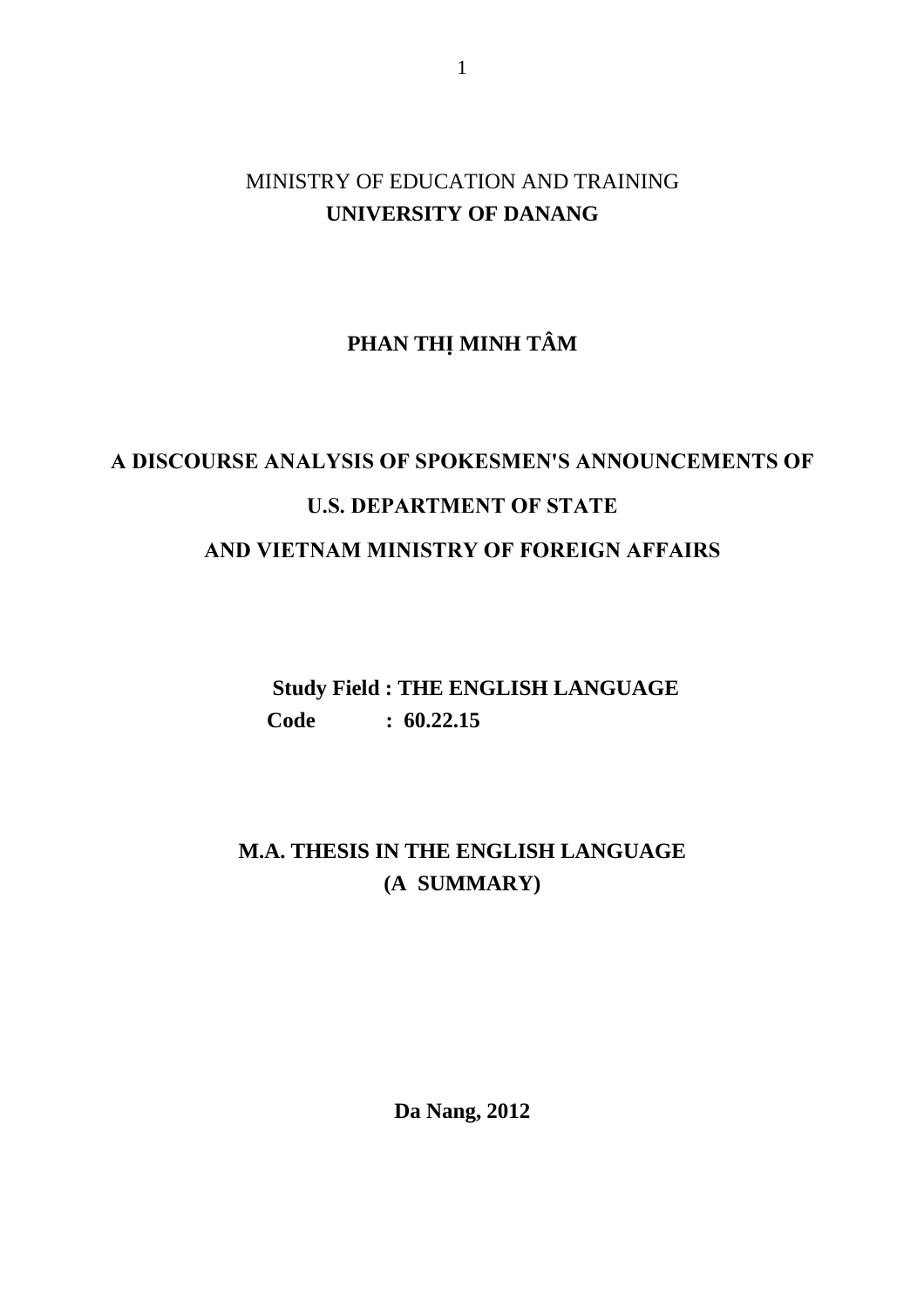This study has been completed at the College of Foreign Languages, University of Danang

Supervisor : **Ph.D. Ngũ Thiện Hùng** 

Examiner 1 : **PGS.TS. Trương Viên** 

Examiner 2 : **TS. Nguyễn Văn Long** 

The thesis will be orally presented at the Examining Committee at the University of Danang

Time : 16/04/2012

Venue : University of Danang

\* The thesis is accessible for the purpose of reference at:

 *- Library of the College of Foreign Languages, University of Danang* 

 *- The University of Danang Information Resources Centre.*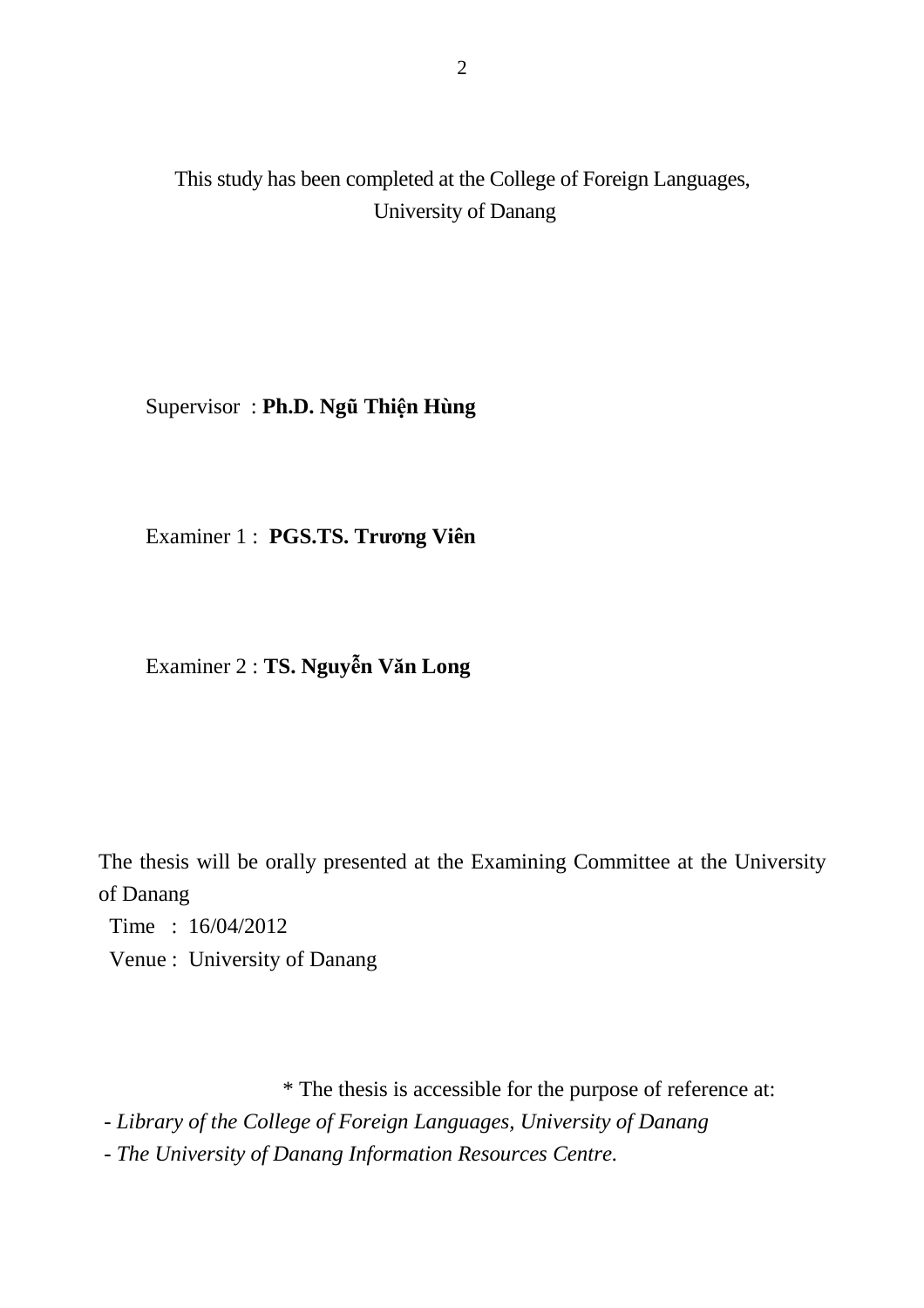# **CHAPTER 1 INTRODUCTION**

### **1.1. RATIONALE**

I have chosen to study the spokesmen's announcements of U.S. Department of State in a contrastive analysis with those in Vietnamese because of the following reasons:

Firstly, English is a predominant means of international communication, especially of transferring information. In Vietnam, many magazines, newspapers and internet sites are published by Vietnamese and then exchanged in English. The website of Vietnam Ministry of Foreign Affairs is not exception. Writing, translating and interpreting an English announcement into Vietnamese and vice versa becomes very popular nowadays. However, it is difficult to do this because each language has its own discourse features and underlying socio-cultural values.

Secondly, the announcements form a special genre of discourse. They are known as spoken discourse but they are usually prepared in advance in written form. In fact, the announcements of foreign ministry are transmitted on media technologies including the internet, television, newspapers and radio to many different countries and regions so it requires the authors to be qualified and their announcements must always be sophisticated and sharp.

The final reason of my choice is that spokesman's announcements of foreign ministry usually deal with the domestic and international issues and we can hear them many times in a day. Thanks to the announcements, we can catch up with what was and has been happening concerning the political situation in some countries and regions in over the world.

From these reasons, I have decided to choose *A discourse analysis of spokesmen's announcements of U.S. Department of State and Vietnam Ministry of Foreign Affairs* as the topic of my M.A thesis. This thesis is carried out with the hope that the research results will provide Vietnamese learners of English, especially students in the press and diplomatic fields with some useful information about the linguistic features of English and Vietnamese announcements.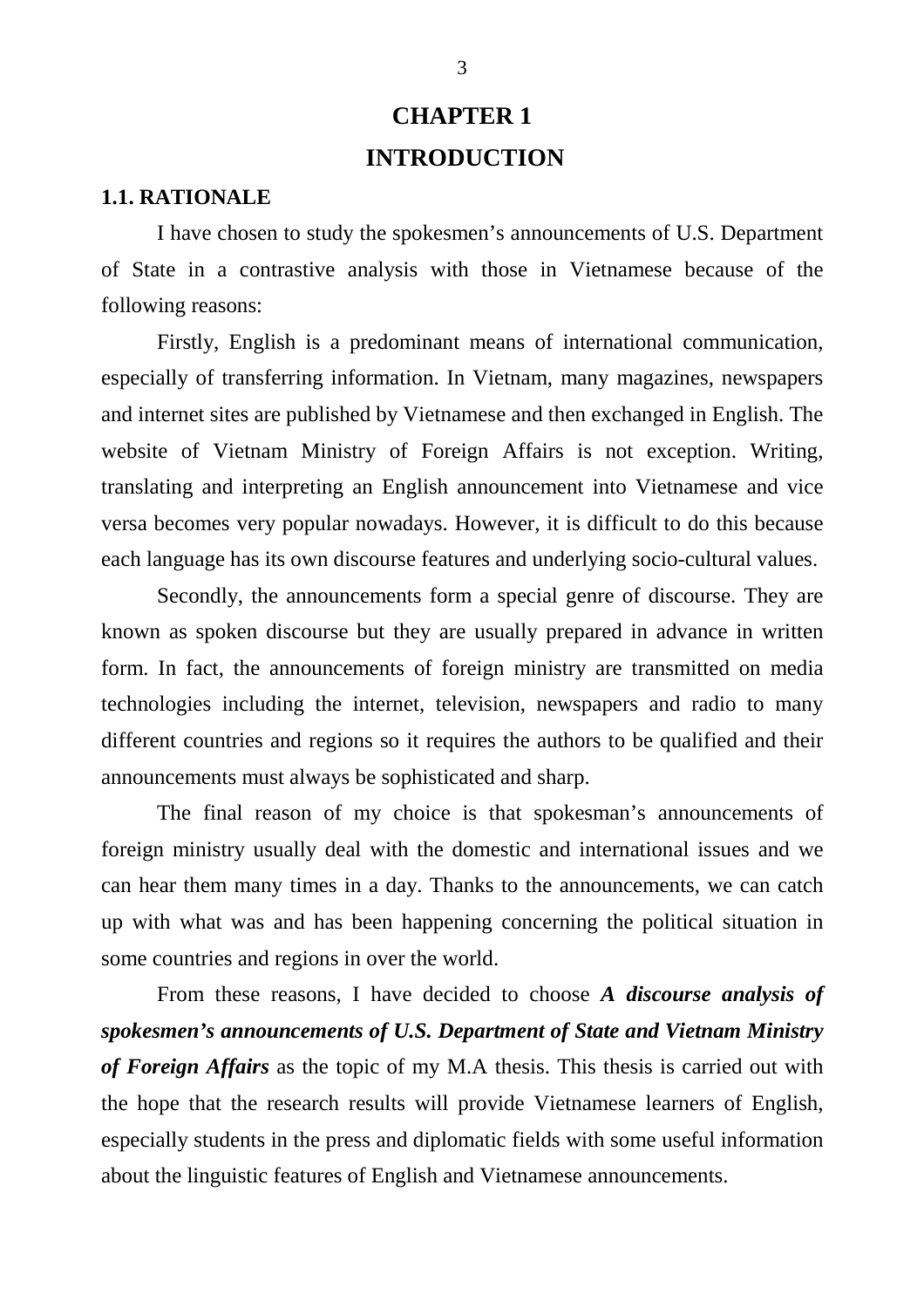### **1.2. AIMS AND OBJECTIVES**

### **1.2.1. Aims**

The aim of this study is to examine the syntactic features of spokesmen's announcements of U.S. Department of State and Vietnam Ministry of Foreign Affairs at the discourse level so as to help Vietnamese learners of English understand and grasp the distinctive characteristics of this kind of discourse.

### **1.2.2. Objectives**

The objectives of the study are to:

- describe the speech acts, the theme and the cohesion used in EAs and VAs;
- contrast the syntactic forms of speech acts, the theme and the cohesion in in EAs and VAs at the discourse level;
- specify the similarities and differences between EAs and VAs in terms of these above aspects.
- suggest some implications for teaching English to Vietnamese learners, especially students of the diplomacy and press fields.

### **1.3. RESEARCH QUESTIONS**

The research is to answer the following questions:

- What are the linguistic features of the speech acts used in EAs and VAs at discourse level?
- What are the linguistic features of the theme and the cohesion of the EAs and VAs at discourse level?
- What are the similarities and differences between EAs and VAs in terms of these above aspects?
- What are the implications for teaching of English to Vietnamese learners?

### **1.4. SCOPE OF THE STUDY**

In this study, I choose only the announcements of public affairs stated by spokesmen Philip J. Crowley, Hilary Clinton, Victoria Nuland, Le Dung, Nguyen Thi Phương Nga, Lương Thanh Nghi …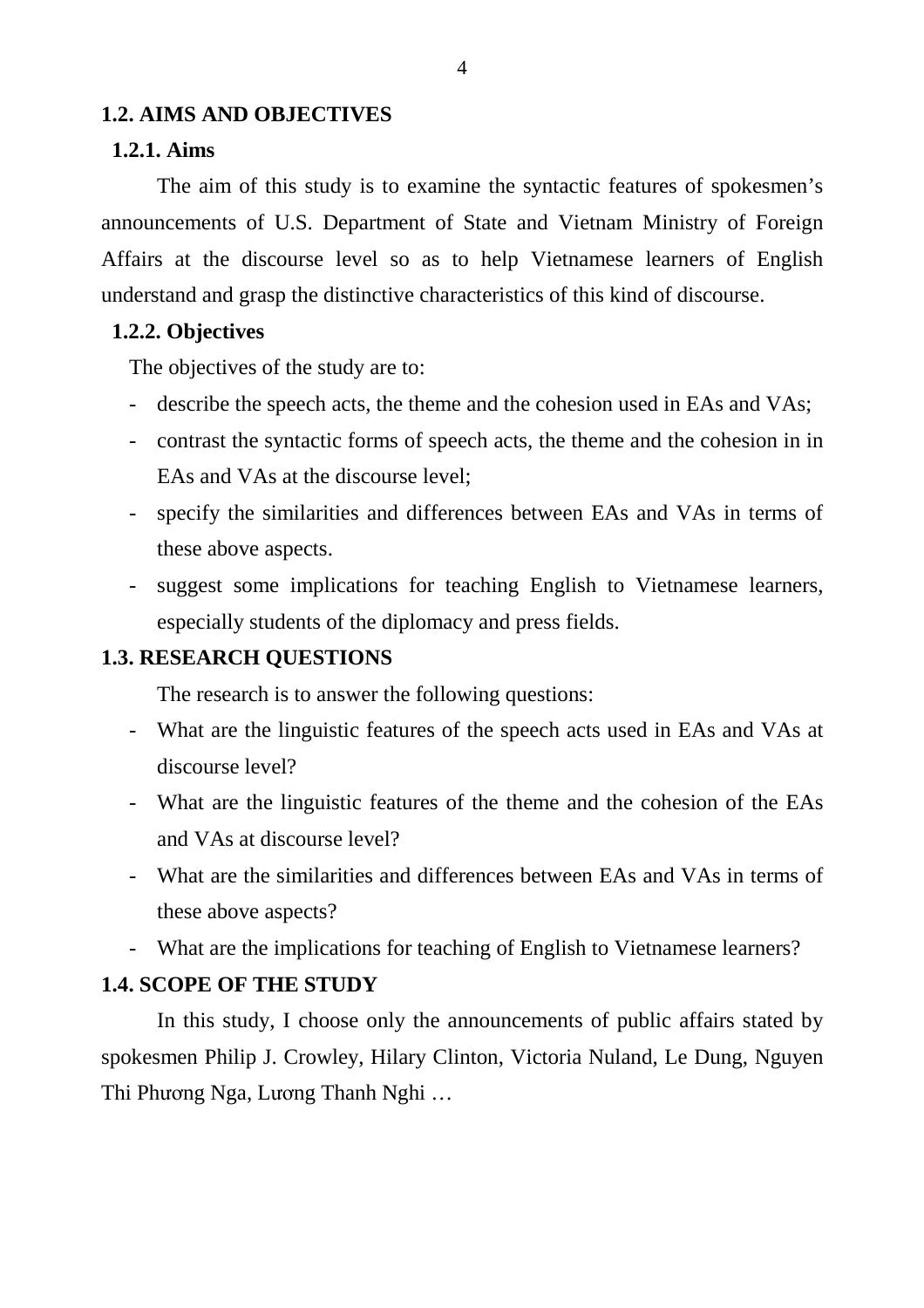The central research focuses on the similar and different features between the spokesmen's announcements of U.S. Department of State and Vietnam Ministry of Foreign Affairs.

### **1.5. ORGANIZATION OF THE STUDY**

Chapter 1: Introduction Chapter 2: Literature Review Chapter 3: Methods and Procedures Chapter 4: Findings and Discussions

Chapter 5: Conclusion and Recommendation

## **CHAPTER 2**

# **LITERATURE REVIEW AND THEORITICAL BACKGROUND**

### **2.1. LITERATURE REVIEW**

 Although many studies of discourse analysis have been carried out, there is no evidence that any researche on discourse analysis of spokesman's announcements of foreign ministry has been done. Thus, "*A discourse analysis of spokesmen's announcements of U.S. Department of State and Vietnam Ministry of Foreign Affairs"* would be conducted with the aim of contributing a minor part to the overall picture of this field.

## **2.2. THEORITICAL BACKGROUND**

### **2.2.1. Text and Discourse**

#### *2.2.1.1 Concepts of Text*

There are many different viewpoints of *Text* such as in [2], [33], [5] or [4].

### *2.2.1.2 Concepts of Discourse*

 Each linguist explains the term *Discourse* of their own way. Some use it in reference to Texts, while others claim it denotes speech which is for instance illustrated by the following definition: [5], [27], [23],  $[4]$ , [19], [17]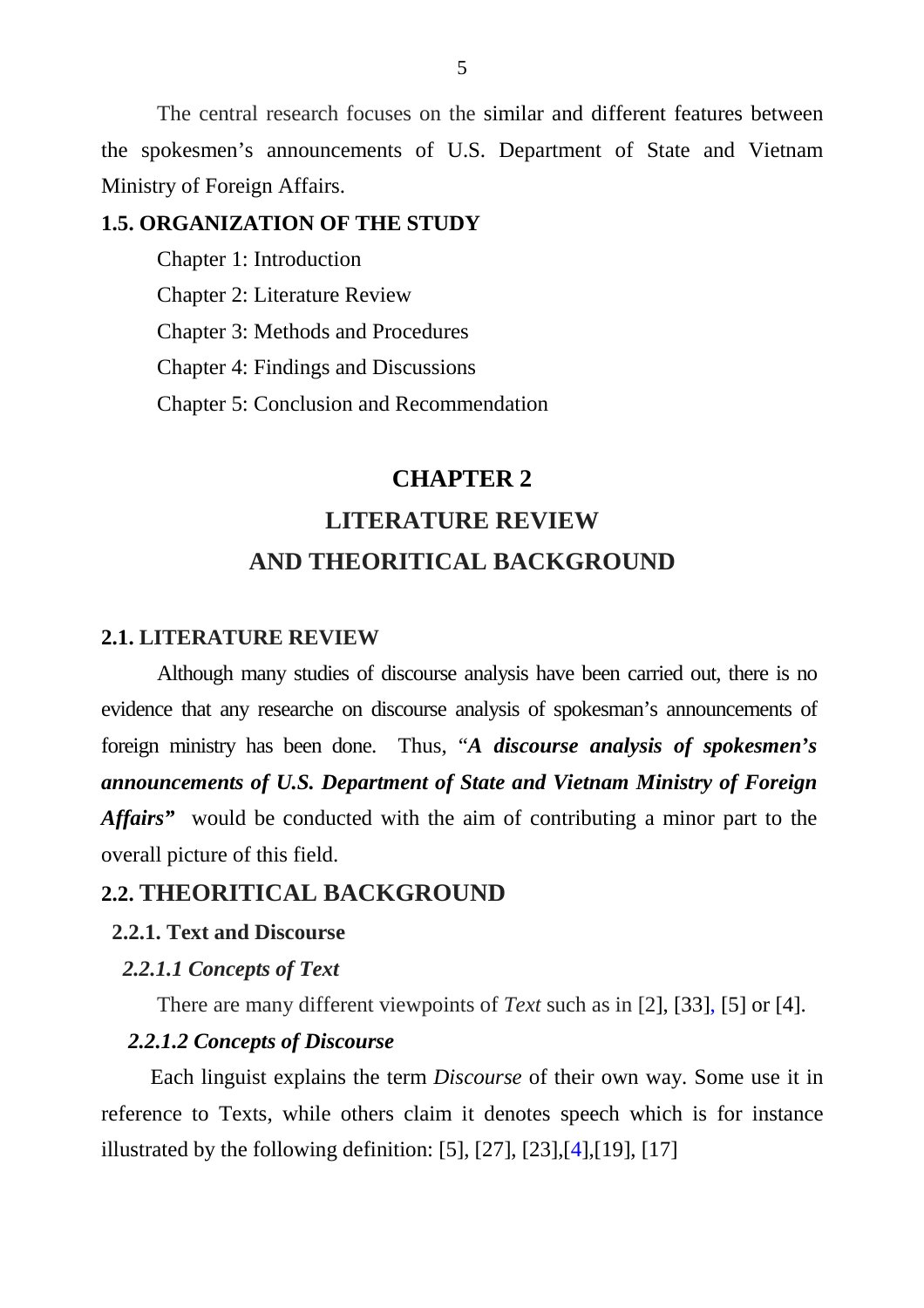In this my study, the term of discourse is basically understood as human language in use for communication.

### **2.2.2. Concepts of Discourse Analysis**

*Discourse Analysis* is a general term for a number of approaches to analyzing written and spoken language use. The objects of discourse analysis - discourse, writing, talk, conversation, communicative events, etc. – are variously defined in terms of coherent sequences of sentences, propositions, speech acts or turns-attalk. The term *Discourse Analysis* is defined in different ways:[29]*,* [34], [25].

### **2.2.3. Speech Acts**

### *2.2.3.1. Speech Acts Theory: Yule's theory*

In this part, I review some aspects related to speech act theory so that I will have a clearer understanding about: *Locutionary acts, Perlocutionary acts, Illocutionary acts* 

For Yule [35, p.49], among of these dimensions, illocutionary force is the most discussed one. Indeed, the term *speech act* is generally interpreted quite narrowly to mean only the illocutionary force of an utterance. The force of an utterance is what it counts as.

#### *2.2.3.2. Classification of Illocutionary Act*

According to Yule [35], there are five types of general functions performed by speech acts: representatives, commissives, expressives, directives, and declarations.

- *a. Representatives*
- *b. Commisssives*
- *c. Expressives*
- *d. Directives*
- *e. Declarations*

In this study, the four general functions of speech acts: representative, commissive, directive, expressive and declaration are being examined. The last kind were absent from the collected announcement discourse and I have no instance in my corpus. This it should be left out this report.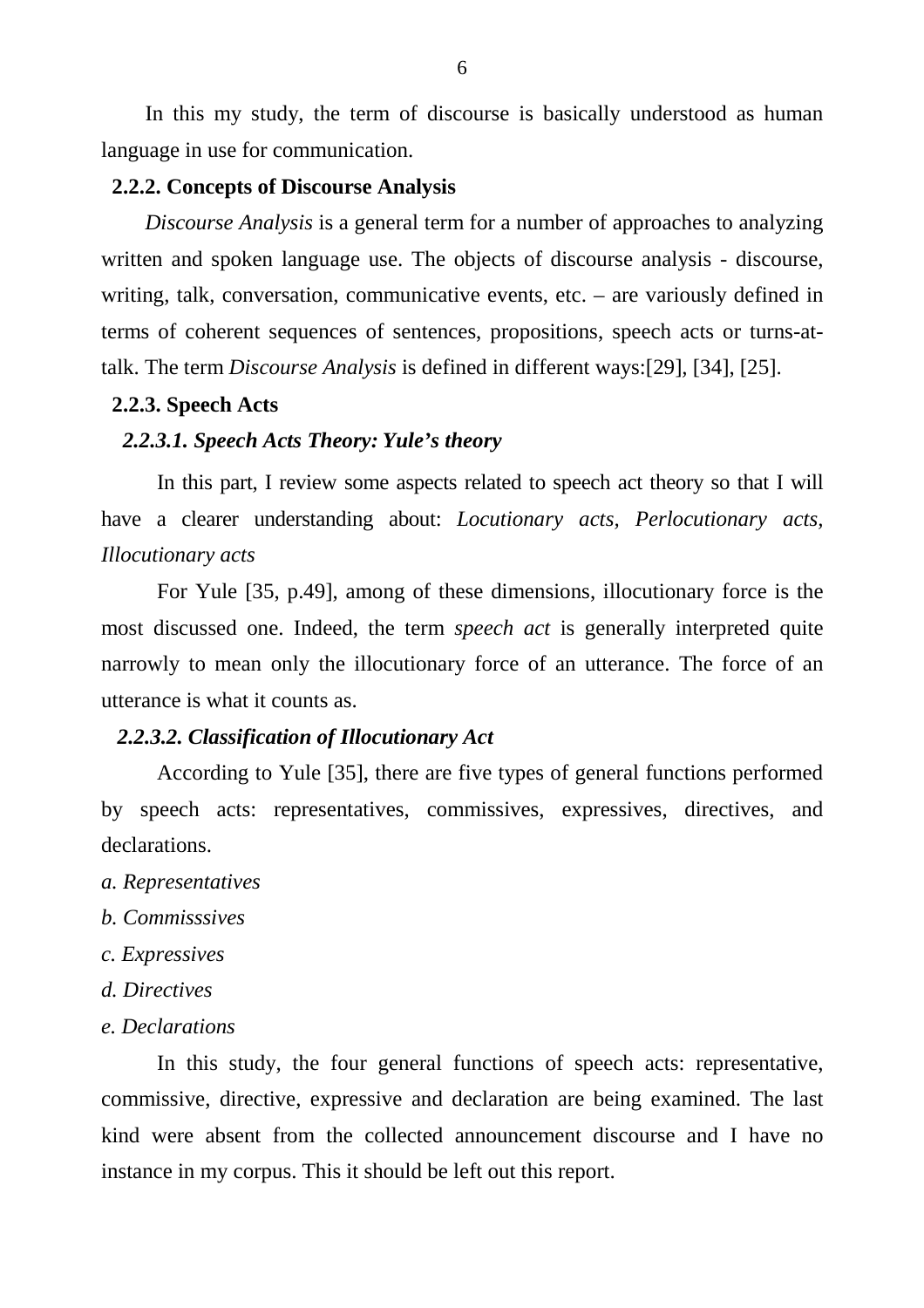### **2.2.4. Performative**

### *2.2.4.1. Definition*

In this thesis, I have used Austin's definition.

### *2.2.4.2. The performative characteristics*

These are some characteristics of a performative:

- The subject must be the first single or plural pronoun: *I* /*We*

- The adverb *hereby* may stand follow the subject.

- The performative verb  $(V_p)$  is in the present tense.

- The indirect object is in second person singular (you)

- The utterance (U) is a clause following the indirect object.

### **2.2.5. Constatives**

Constatives are utterances which describe the world and in so doing ascertain or state something. Constatives mostly (though not necessarily) have the form of declarative sentences, they refer to the act of saying something, and, as mentioned above, they are truth-evaluable or at least purport to describe reality (cf. Petrey 1990:4).

## **2.3. AN OVERVIEW OF ANNOUNCEMENT**

## **2.3.1. Definition of Announcement**

## **2.3.2. General characteristics of Announcement**

 As the definition above, the announcement is used to carry out the informing and influencing function. To do these functions in transmitting information, propagandizing, the ANN may include these three main characteristics: fighting characteristic, topical characteristic, and attractive characteristic.

## **2.4. SUMMARY**

This chapter presented the key concepts such as discourse analysis, announcement discourse, speech acts, term of thematisation and cohesive devices. The literature review showed the related studies of discourse analysis and helped to make a setting of study with different perspectives on the study of spokesmen's announcements. This chapter also helped me to set up a framework for examining the speech acts, the cohesive devices used in the spokesmen's announcements.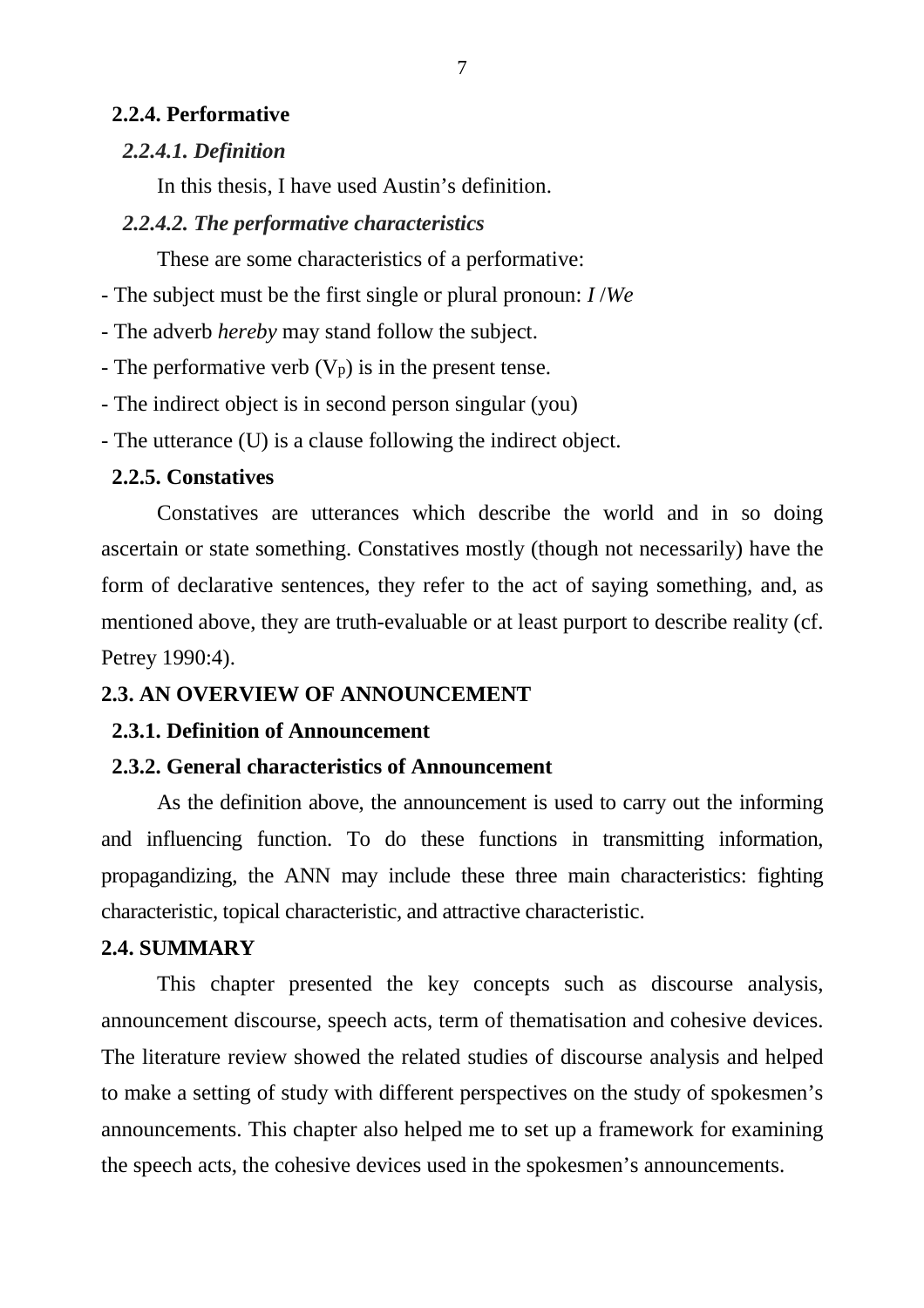## **CHAPTER 3**

## **METHODS AND PROCEDURES**

### **3.1. RESEARCH METHODOLOGY**

In brief, to accomplish study, I have to use qualitative and quantitative methods as the strategic methods. However, with the set goals of the thesis, descriptive and comparative methods are chosen as the dominant one which are most frequently used in the research.

### **3.2. RESEARCH PROCEDURES**

### **3.3. SAMPLINGS**

The samples of study were selected from a wide variety of samples taken from two websites. 50 samples of EAs and 50 samples of VAs are collected for study and analysis.

## **3.4. DATA COLLECTION AND ANALYSIS**

### **3.4.1. Data collection**

The data of the study appear in the form of written texts on the Internet. It is very easy for us to find it. 100 samples of EAs and VAs are copied from the website of Ministry of Foreign Affairs of Vietnam and the website of U.S. Department of State. We selected EAs and VAs mainly from two websites:

www.mofa.gov.vn/

www.state.gov/

 **3.4.2. Data Analysis** 

**3.5. RELIABILITY AND VALIDITY**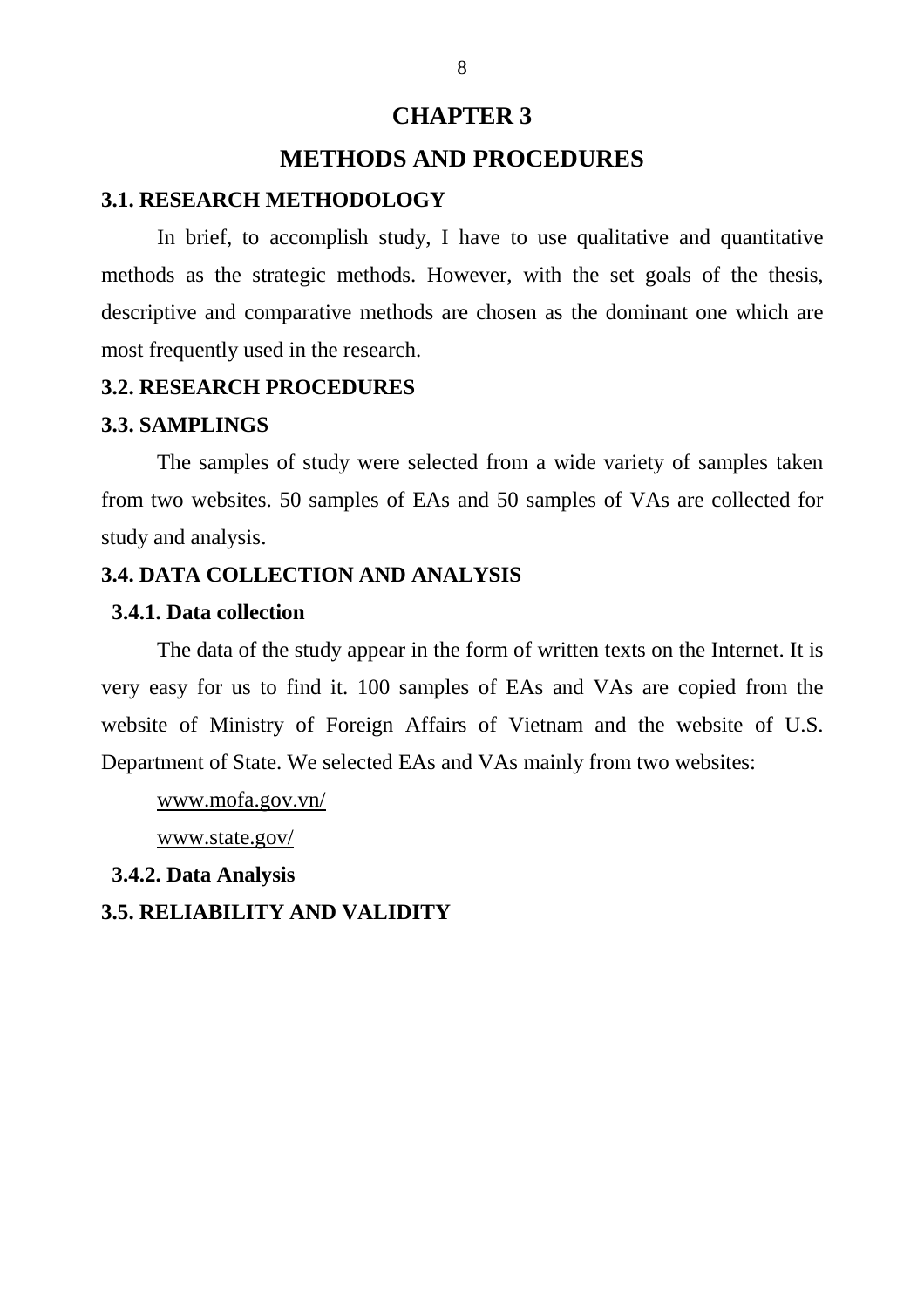# **CHAPTER 4 FINDINGS AND DISCUSSION**

# **4.1. SPEECH ACTS USED IN EAs AND VAs AND THEIR SYNTACTIC REALIZATION**

# **4.1.1. Representatives used in English and Vietnamese announcements and their syntactic realization**

Representative speech acts were usually used by spokesmen to affirm the relationship between The United State with other countries or role of an organization which The U.S. is one of the members or partners.

In many cases, spokesmen use representatives to make some comments about the issues / address some comments related to the event or reaffirm their rights with partners with the functions as asserting, affirming or predicting.

Apart from referring a reality fact, the representatives in the announcements can applied to present the main information of the announcement so that the readers or hearers are easily to recognize the content which the announcement would like to be mention.

Sometimes, spokesmen used the structure "*we recognize that …it is important that…*", "*We believe this is the best approach*…" at low frequency to increase the importance of information. It is clear that these structures are more formal and effective on hearers.

The last function of the representative speech act is used to announce travel schedule of the leader of The Department of State. In these kinds of utterances, the spokesmen usually practise the pattern "Secretary of State Hillary Rodham Clinton", "The Secretary" and "she" as subject with the modal verb *will* as shown in the examples below.

The above utterances are used as declarative form. As a result, a declarative used to make a statement is a direct speech act because there is a direct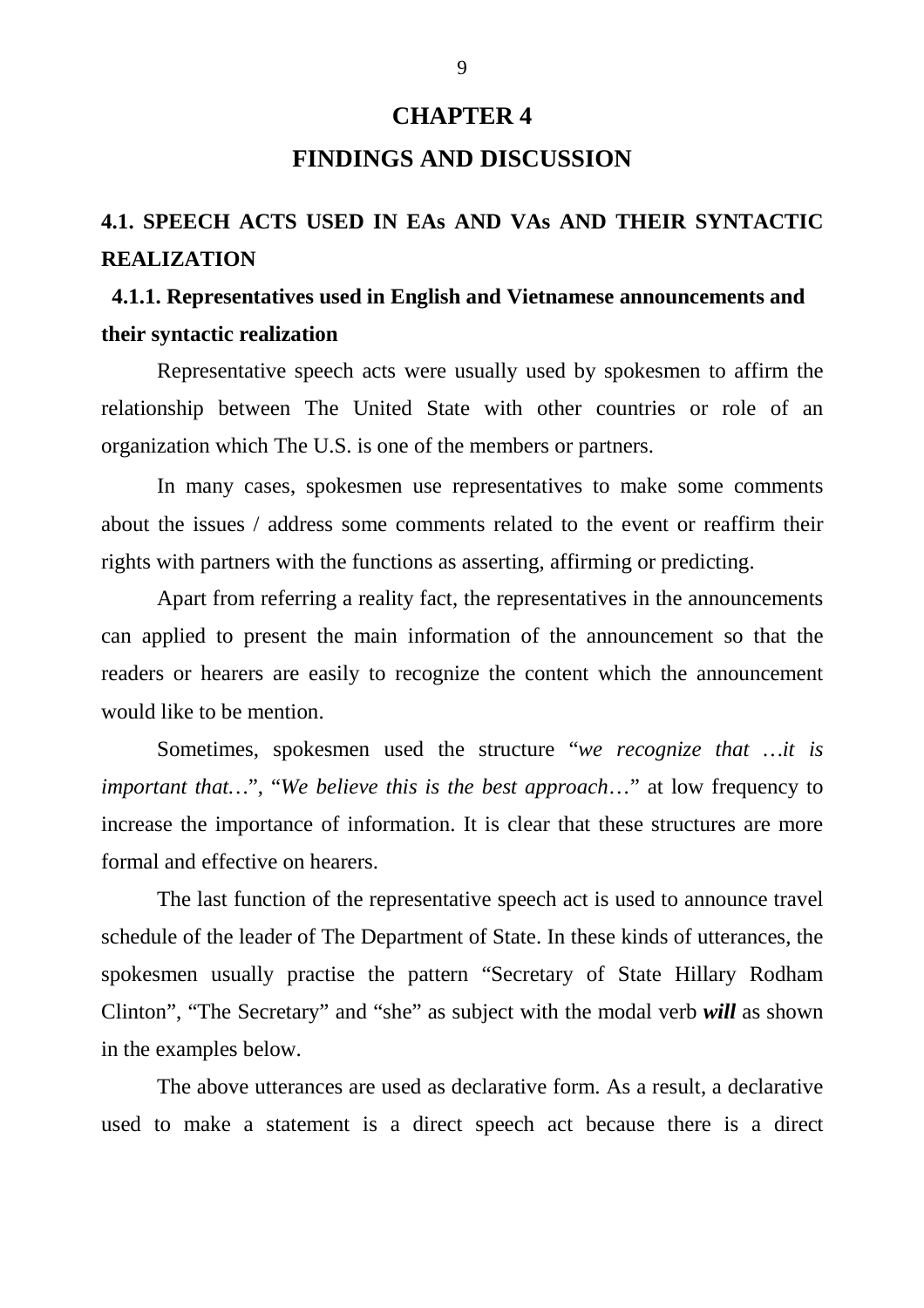relationship between a structure and a function. We can not find any indirect representative in the selected announcements.

| Force of<br>Illocution                 | Syntactic realization |                                                  | E.g.                                                                                                                                                                                                      | Function                                                |
|----------------------------------------|-----------------------|--------------------------------------------------|-----------------------------------------------------------------------------------------------------------------------------------------------------------------------------------------------------------|---------------------------------------------------------|
| Direct Illocution of<br>Representative |                       | $S + V$ link + $Cs$                              | The United States is a partner<br>of Egypt and the Egyptian<br>people in this process, which<br>we believe should unfold in a<br>peaceful atmosphere.                                                     | Referring a<br>reality fact                             |
|                                        |                       | $S + V + Cs$                                     | Jordan's decision to welcome<br>observers<br><i>international</i><br><i>is</i><br>consistent with internationally<br>recognized elections standards<br>and serves as an example for<br>the entire region. | Giving<br>comments on<br>the issue                      |
|                                        | Declarative           | $S + V$ pass + Ved<br>$+Cs$                      | The United States is concerned<br>by the Afghan Government's<br>proposed changes to the<br>regulation of women's<br>shelters.                                                                             | Focusing on<br>the happened<br>event of<br>announcement |
|                                        |                       | $S + V + O$                                      | We believe this is the best<br><b>approach</b> to advance the<br>interests of the Yemeni people.                                                                                                          | Introducing<br>the way to<br>solve the<br>problem       |
|                                        |                       | $S + auxiliary +$<br>Verb Bare Inf.<br>as Object | Secretary of State Hillary<br>Clinton will travel to Brazil on<br>January 1, 2011, to attend the<br><i>inauguration of President-</i><br>elect Dilma Rousseff.                                            | Announcing<br>travel<br>schedule                        |

*Table 4.6. The functions of the direct illocutions of the representative in English Announcement discourse* 

In the VAs, speakers use the representative speech acts with the functions such as assertion, statement or prediction. The representatives are the most used expressions for the purpose of giving comments on the issue.

Moreover, through the function as notifying, affirming or stating, Vietnamese spokesmen applied representatives to refer to a reality fact.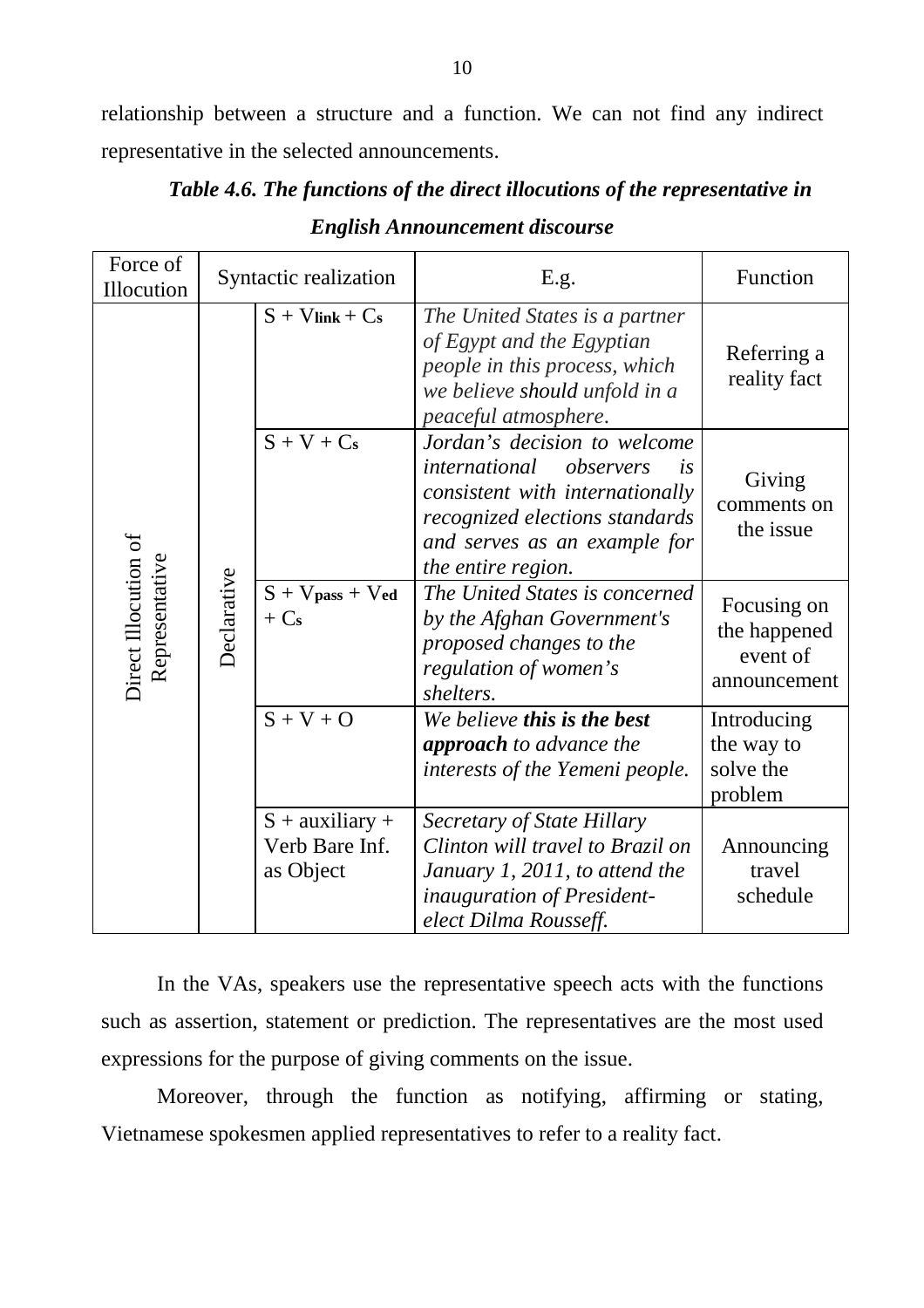Similarly to EAs, representatives are also used to introducing the way to solve the problem.

Nextly, representative speech act is also utilized to announce travel schedule. It is different from the EAs, the English spokesmen employ the utterances to announce travel schedule of the leader of Department, these utterances are applied to announce travel scheldule of both sides.

| Force of<br>Illocution                 |             | Syntactic realization                            | E.g.                                                                                                                                                                                   | Function                                       |
|----------------------------------------|-------------|--------------------------------------------------|----------------------------------------------------------------------------------------------------------------------------------------------------------------------------------------|------------------------------------------------|
|                                        |             | $S + Vlink + Cs$                                 | Việt Nam và Ấn Độ có mối<br>quan hệ hữu nghị truyền<br>thống lâu đời và sự hợp tác<br>nhiều mặt rất tốt đẹp luôn<br>được các nhà lãnh đạo và<br>nhân dân hai nước dày công<br>vun đắp. | Referring a<br>reality fact                    |
| Direct Illocution of<br>Representative | Declarative | $S + V + Cs$                                     | Việc làm này của Thái Lan là<br>phù hợp với Hiến chương<br>ASEAN và quan hệ hữu nghị<br>hợp tác giữa Việt Nam và<br>Thái Lan.                                                          | Giving<br>comments on<br>the issue             |
|                                        |             | $S + V + O$                                      | Điều cấp thiết hiện nay là<br>cần nổi lại tiến trình hoà<br>bình đề tìm ra một giải pháp<br>cơ bản và lâu dài cho cuộc<br>xung đột ở Trung Đông.                                       | Introducing the<br>way to solve<br>the problem |
|                                        |             | $S +$ Auxiliary +<br>Verb Bare Inf. as<br>Object | Thủ tướng Chính phủ Phan<br>Văn Khải s <b>ẽ</b> dẫn đầu Đoàn<br>Việt Nam tham dự Hội  từ<br>ngày 7 đến 8/10/2003.                                                                      | Anouncing<br>travel schedule                   |

*Table 4.7. The functions of the direct illocutions of the representative in Vietnamese Announcement discourse* 

# **4.1.2. Expressive used in English and Vietnamese Announcements and their Syntactic Realization**

 Firstly, with the act of condoling, spokesmen used declarative sentences to issue expressive speech acts. They are considered as effective tools to express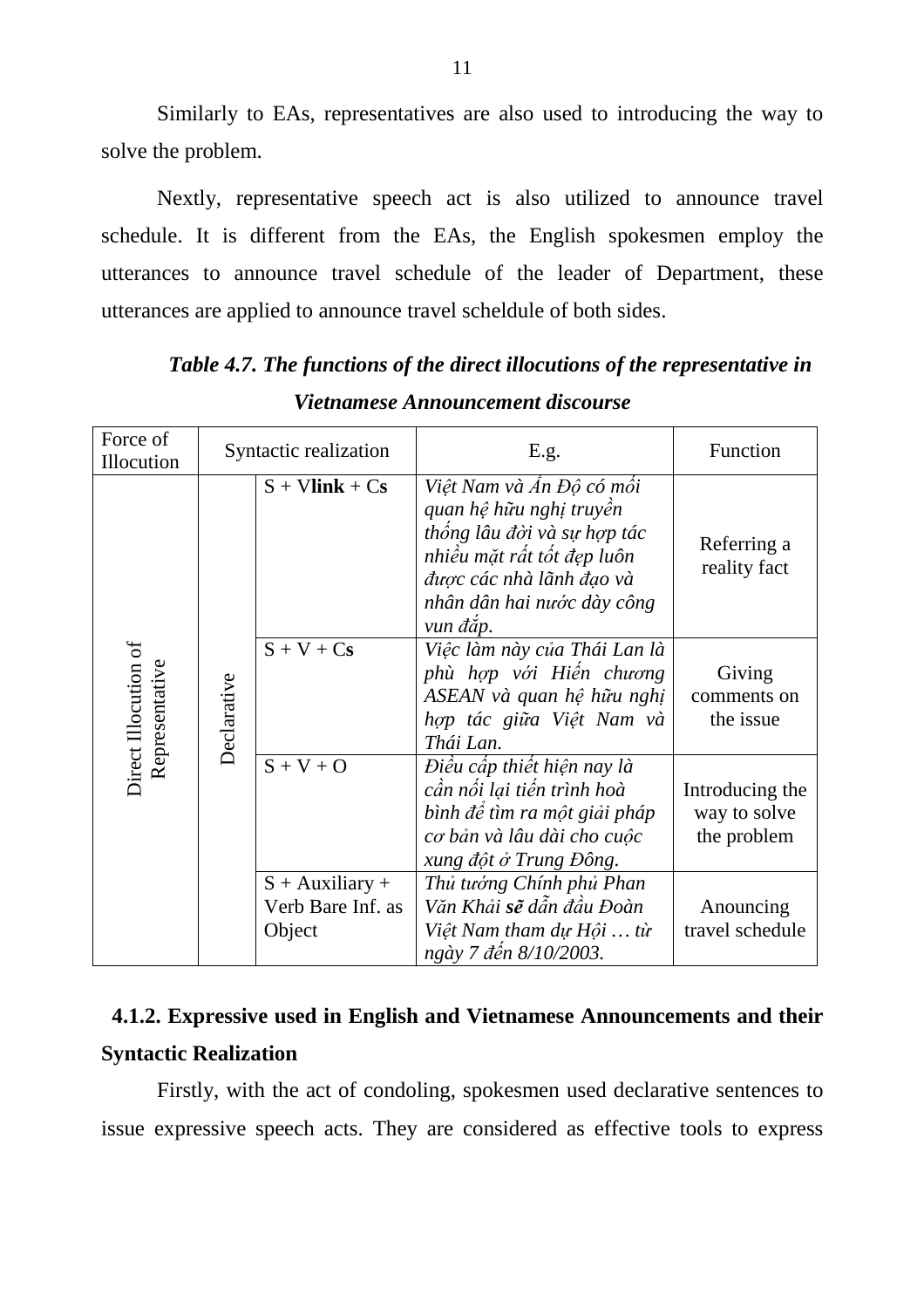strong feelings, strong emphasis or emotion. Obviously, the hearers might feel that they were shared their pain.

Secondly, through welcoming, congratulating functions of expressives, spokesmen applied expressives to give positive attitude towards the event. Those kinds of utterances can occur in the beginning of the announcement or sometime in the body of the announcement. They help hearer feel proud of their decisions or works and they may be encouraged by these expressions.

 The next function that we will deal with is giving negative attitude towards the event. In my corpus, I found the kinds of those utterances which are used as many as those utterances of giving positive attitude in EAs as well as in VAs.

 The last function of the expressives that I want to mention here is revealing the speaker's attention to the events. As compared with those instances mentioned above, we can that indirect expressives of this case are usually found in introduction sentences of the announcement where the spokesmen are presenting information about the main content of an announcement. Especially, in these utterances, speaker often use adverbs of degree such as "*gravely"*, "*very*", "*deeply*", "*increasingly*" and etc. in English and the same way in Vietnamese such as "*hết sức*", "*sâu sắc*", "*rất*", etc to create a very strong feelings.

| Force of              | Syntactic realization |                | E.g.                                              | Function    |
|-----------------------|-----------------------|----------------|---------------------------------------------------|-------------|
| Illocution            |                       |                |                                                   |             |
|                       |                       | $S + V + Od +$ | We extend our condolences                         | Presenting  |
|                       |                       | Oind           | to the families of those who                      | spokesmen's |
|                       |                       |                | lost their lives.                                 | condolences |
|                       |                       |                |                                                   | to hearer   |
| Expressive            | Declarative           | $S + V + O$    | We welcome news<br><i>that</i>                    | Giving      |
|                       |                       |                | <i>officials plan to meet</i>                     | positive    |
|                       |                       |                | tomorrow in Abyei town in $\vert$ attitude to the |             |
| Indirect Illocutio of |                       |                | <i>effort</i> to <i>finalize</i> event<br>an      |             |
|                       |                       |                | arrangements for<br>$\boldsymbol{a}$              |             |
|                       |                       |                | peaceful migration in line                        |             |
|                       |                       |                | with agreements already                           |             |
|                       |                       |                | reached.                                          |             |

*Table 4.20. The functions of the indirect illocutions of the expressive in English Announcement discourse*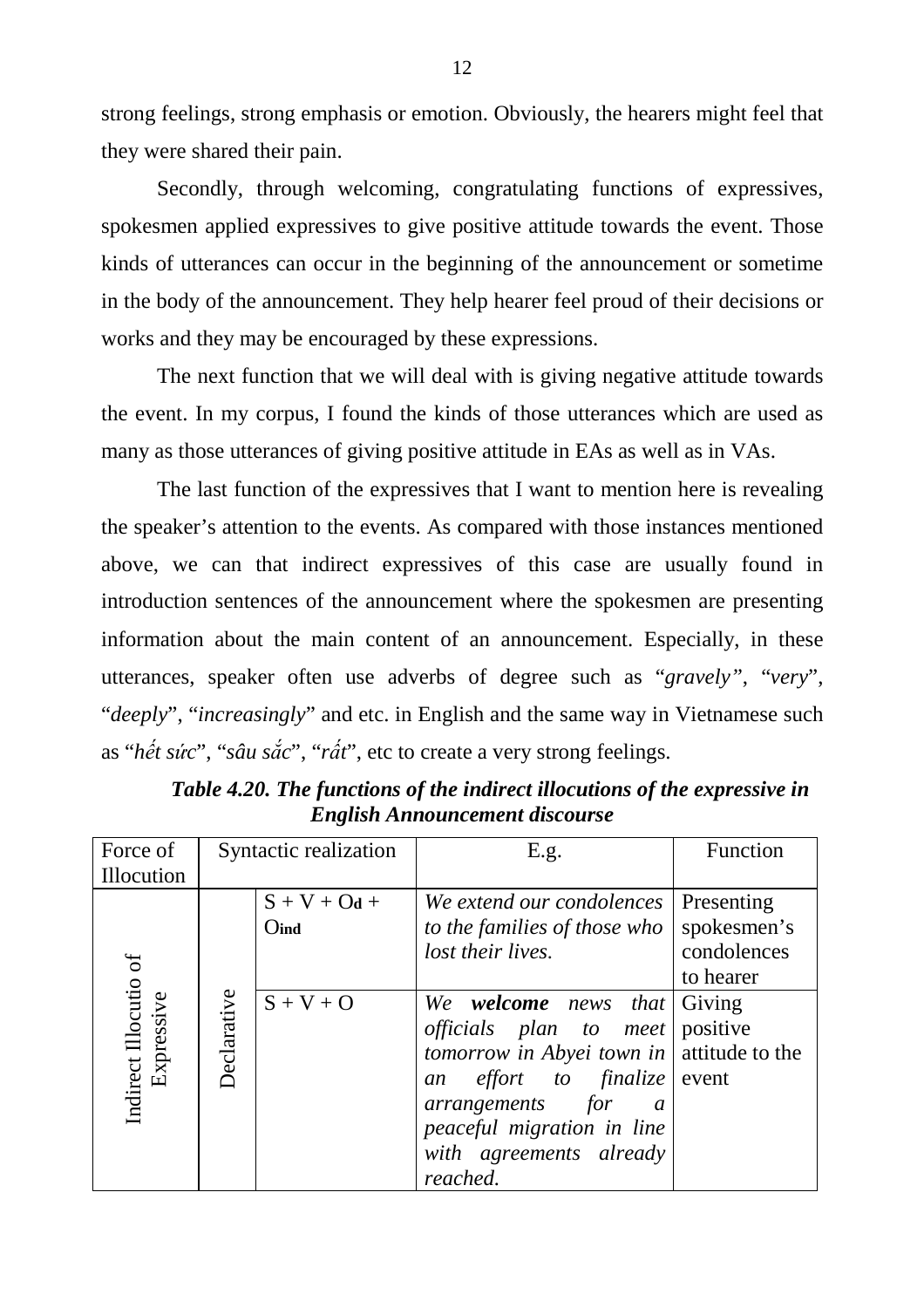|  | $S + (A) + V + O$ | The United States strongly | Giving          |
|--|-------------------|----------------------------|-----------------|
|  |                   | condemns the unjust and    | negative        |
|  |                   | harsh verdict against      | attitude to the |
|  |                   | human rights activist and  | event           |
|  |                   | respected lawyer Nasrin    |                 |
|  |                   | Sotoudeh in Iran,          |                 |
|  | $S + V + Cs$      | The United States is       | Revealing the   |
|  |                   | gravely concerned with     | speaker's       |
|  |                   | disturbing reports and     | attention to    |
|  |                   | images coming out of       | the event       |
|  |                   | Libya.                     |                 |

## *Table 4.21. The functions of the indirect illocutions of the expressive in*

| Force of               | Syntactic realization |                | E.g.                          | Function        |
|------------------------|-----------------------|----------------|-------------------------------|-----------------|
| Illocution             |                       |                |                               |                 |
|                        |                       | $S + V + Od +$ | Chính phủ và nhân dân         | Presenting      |
|                        |                       | Oind           | Việt Nam xin gửi lời chia     | spokesmen's     |
|                        |                       |                | <b>buồn sâu sắc</b> tới Chính | condolences     |
|                        |                       |                | phủ và nhân dân Liên bang     | to hearer       |
|                        |                       |                | Nga, và gia đình những        |                 |
|                        |                       |                | người bị nạn.                 |                 |
| Indirect Illocution of |                       | $S + V + O$    | Việt Nam hoan nghênh          | Giving          |
|                        |                       |                | thỏa thuận hòa giải giữa      | positive        |
| Expressive             | <b>Declarative</b>    |                | Phong trào Pha-ta và Ha-      | attitude to the |
|                        |                       |                | mát,                          | event           |
|                        |                       | $S + (A) + V$  | Việt Nam cực lực lên án       | Giving          |
|                        |                       | $+O$           | các vụ tấn công khủng bố      | negative        |
|                        |                       |                | xảy ra liên tiếp trong thời   | attitude to the |
|                        |                       |                | gian vừa qua tại Ấn Độ.       | event           |
|                        |                       | $S + V + O$    | Việt Nam rất quan tâm         | Revealing the   |
|                        |                       |                | theo dõi tình hình bán đảo    | speaker's       |
|                        |                       |                | Triều Tiên.                   | attention to    |
|                        |                       |                |                               | the event       |

## *Vietnamese Announcement discourse*

| 4.1.3. Commissive used in English and Vietnamese Announcement and their |  |  |
|-------------------------------------------------------------------------|--|--|
| <b>Syntactic Realization</b>                                            |  |  |

## **In English**

 Firstly, the spokesmen were most likely to use commissive speech acts to show commitment of observing the issue. They usually put these utterances in the end of an ANN in order to emphasis their special concern with the issue.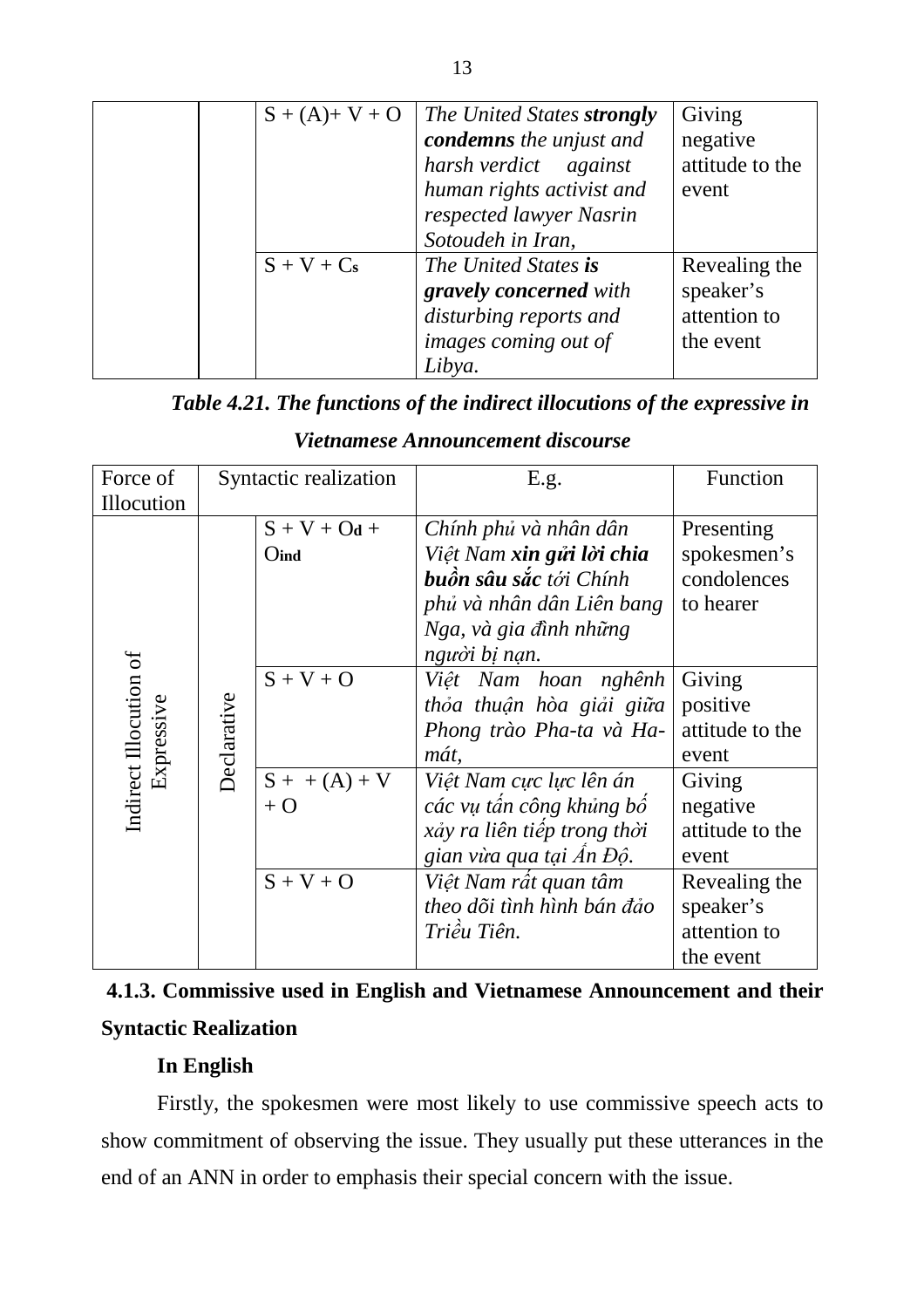Secondly, commissive speech acts are used to show commitment of giving aide. The spokesmen employ lexical verb of commitment as in (57), (58), (59): the modal auxiliary verb *will* to carry out a commissive. Declarative form with the pattern "We" referring to the group of people in the Department of State or also referring to The United State of America and the verb phrase of volition were mostly applied to express near future.

 The next function of commissive speech acts used in ANN is showing commitment to the intention of clarifying the issue. Commissive with this function was found with rather low frequency. The spokesmen expressed their intention to know how the event happened to the hearer.

The last function of this kind is showing the intention of cooperating with partner. In the same of express the second function above, the spokesmen used the modal auxiliary verb *will*. Beside, they also provided a lot of utterances which contain the verb *commit*.

| Force of<br>Illocution             | Syntactic realization |                                                                                                             | E.g.                                                                                                                                                                                | Function                                                                |
|------------------------------------|-----------------------|-------------------------------------------------------------------------------------------------------------|-------------------------------------------------------------------------------------------------------------------------------------------------------------------------------------|-------------------------------------------------------------------------|
| Commissive<br>Direct Illocution of |                       | $S +$ Auxiliary +<br>Bare Inf. Verb<br>as Object<br>$S + Verb$<br>$phrase +$<br>Object<br>$S +$ Auxiliary + | We will continue to follow<br>the situation closely in the<br>days ahead.<br>We are coordinating further<br>action to be announced in<br>the coming days.<br>The United States will | Showing<br>commitment of<br>observing the<br>issue<br>Showing           |
|                                    | <b>Declarative</b>    | Bare Inf. Verb<br>as Object                                                                                 | continue its support for and<br>engagement with the people<br>of Belarus.                                                                                                           | commitment of<br>giving support                                         |
|                                    |                       | $S + Verb$<br>$phrase +$<br>Object                                                                          | We are working to ascertain<br>the facts,                                                                                                                                           | Showing<br>commitment to<br>the intention of<br>clarifying the<br>issue |

*Table 4.27. The functions of the direct illocutions of the commissive in English Announcement discourse*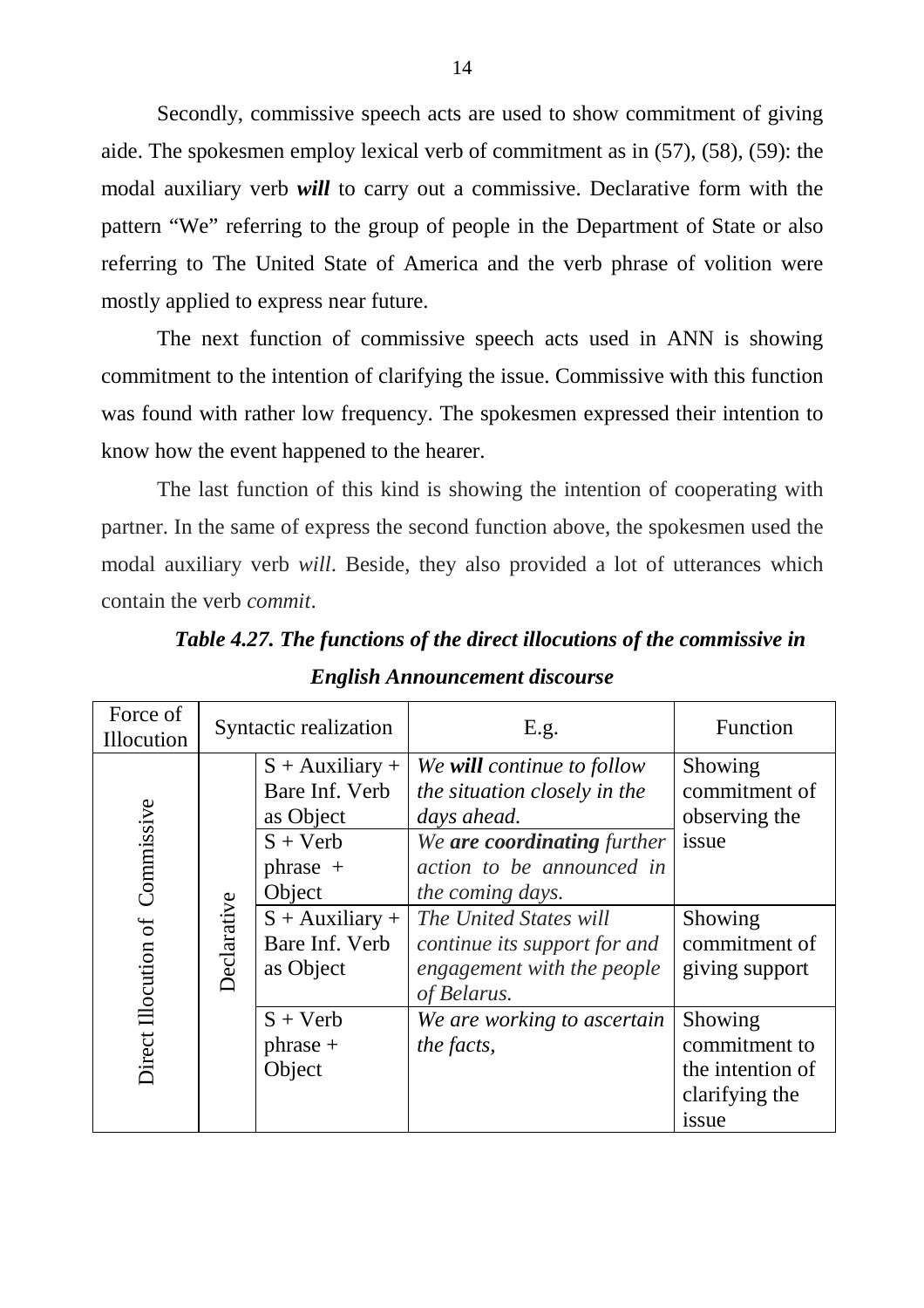|  | $S + V$ link + $Cs$ | The United States is       | Showing          |
|--|---------------------|----------------------------|------------------|
|  |                     | committed to strengthening | commitment to    |
|  |                     | our partnership with the   | the intention of |
|  |                     | Yemeni  and security       | cooperating      |
|  |                     | <i>challenges.</i>         | with partner     |

### **In Vietnamese**

Like EAs, commissives speech acts in VAs have some similar functions. The first one is that these commissives were used as the major speech act type so as to show commitment to the intention of cooperating with partner. Similar to the commissive instances making use of the grammatical devices like modal verb *will*, those in Vietnamese were found to occur with auxiliary such as *ñã*, *ñang*, *sẽ* in the following examples.

The second function of commissive speech act in VAs is showing commitment to giving support. In these commissives, the plural first person was not found. Instead, the spokesmen often used declarative form with the pattern such as "Vietnam" or "The government of Vietnam" to begin the utterances. Let's consider the examples below.

| Force of<br>Illocution | Syntactic realization |                                                      | E.g.                                                                                                                                                                                                                                                                                           | Function                                                                    |
|------------------------|-----------------------|------------------------------------------------------|------------------------------------------------------------------------------------------------------------------------------------------------------------------------------------------------------------------------------------------------------------------------------------------------|-----------------------------------------------------------------------------|
| Commissive             |                       | $S + Verb + B$<br>Inf. Verb as<br>$Object + Adjunct$ | Đề góp phần giúp Chính phủ<br>Xri Lan- ca giải quyết vấn đề<br>dân thường chạy nạn, Chính<br>phủ Việt Nam đã quyết định<br>hỗ trợ khẩn cấp cho Xri Lan-<br>ca 30.000 đô la Mỹ.                                                                                                                 | Showing<br>commitment of<br>giving support                                  |
| Direct Illocution of   | Declarative           | $S +$ Auxiliary +<br>Bare Inf. Verb as<br>Object     | Việt Nam sẽ hợp tác chặt chẽ<br>với Nhật Bản và các đối tác<br>để có phương án tốt nhất cho<br>việc xây dựng nhà máy điện<br>hạt nhân ở Việt Nam, sử<br>dụng hiệu quả năng lượng<br>hạt nhân để phát triển kinh tế<br>bền vững, đồng thời đảm bảo<br>an toàn hạt nhân và bảo vệ<br>môi trường. | Showing<br>commitment to<br>the intention of<br>cooperating<br>with partner |

*Table 4.6. The functions of the direct illocutions of the commissive in Vietnamese Announcement discourse*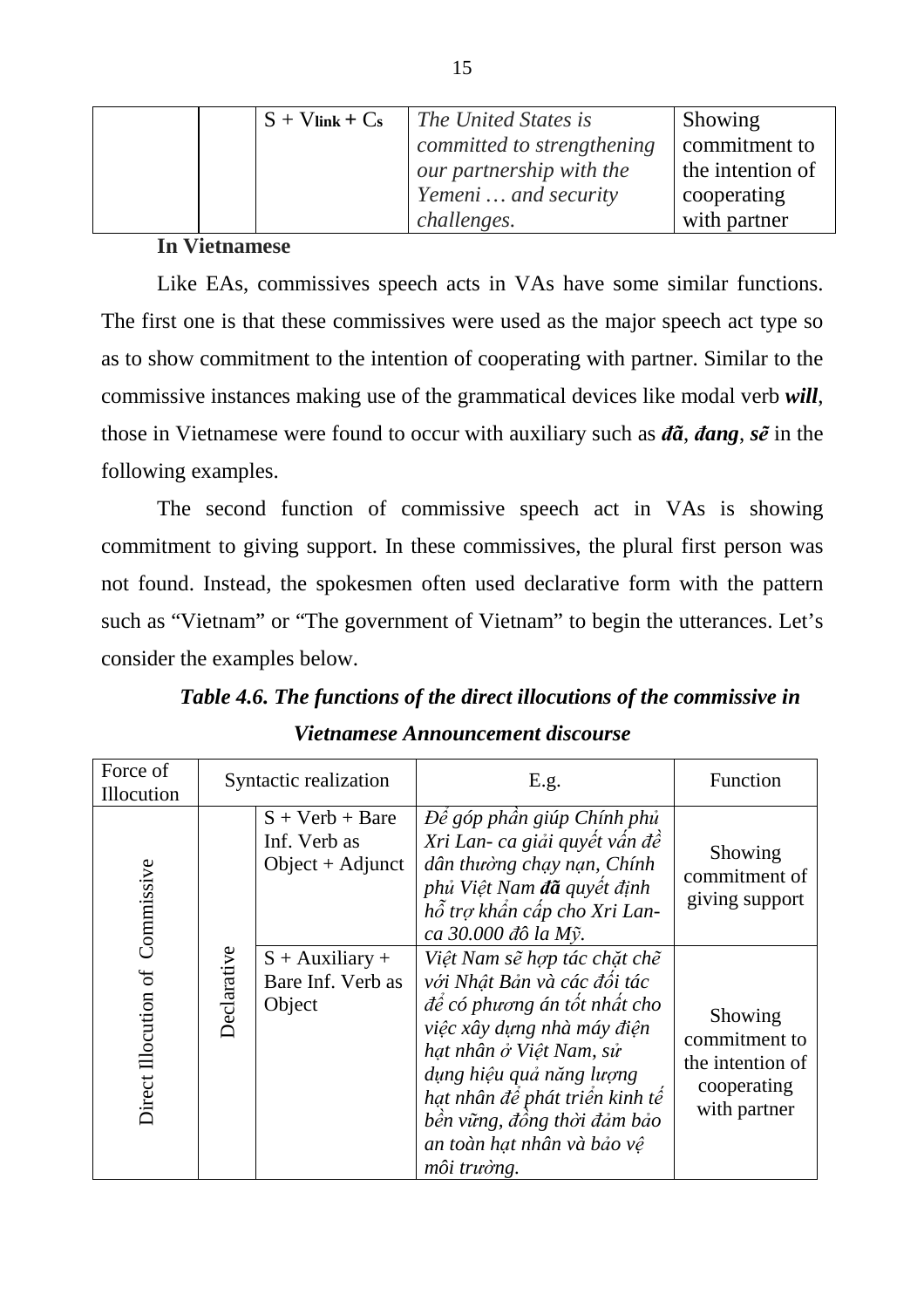# **4.1.4. Directive used in English and Vietnamese Announcements and their Syntactic Realization**

## **In English**

 Many directives were found to be used as to create an illocutionary force for request the hearer to act for peace. Those suggestions were provided with the hearer's will that help the hearer to solve the problem in the right direction. Very often the subjects of EAs are "*The United States"* or the prural first person "*We"* and the verbs are found such as "*call on, "call upon"* or *"call for".*

Apart from the verbs that are clearly encoded with the sense of request from the speaker, directives in EAs also use the modal verbs such as *should*, *must* to suggest the hearer to fulfill a command as shown in the following examples.

## *Table 4.34. The functions of the indirect illocutions of the directive in English Announcement discourse*

| Force of<br>Illocution           |             | Syntactic realization                                                                                                               | E.g.                                                                                                                                                                                                                                                                | Function                                            |
|----------------------------------|-------------|-------------------------------------------------------------------------------------------------------------------------------------|---------------------------------------------------------------------------------------------------------------------------------------------------------------------------------------------------------------------------------------------------------------------|-----------------------------------------------------|
|                                  |             | $S$ + Phrasal<br>$Verb + Object +$<br>To Inf. Verb as<br>Co                                                                         | The United States calls on local<br>and national authorities to ensure<br>that the UN Mission in Sudan has<br>the access required to protect<br>civilians, increase patrols where<br>fighting is taking place, and<br>engage with local leaders to<br>restore calm. | Requesting<br>the hearer to<br>act for<br>peace     |
| Indirect Illocution of Directive | Declarative | $S +$ Auxiliary<br>$should + Verb$ Inf.<br>as Object<br>$S +$ Auxiliary<br>$_{\text{must}}$ + Verb Inf.<br>As Object $+$<br>Adjunct | Those responsible for any<br>criminal acts perpetrated should<br>be brought to justice in<br><i>accordance with international</i><br>standards.<br>Violence <b>must</b> cease immediately.                                                                          | Suggesting<br>the hearer to<br>fulfill a<br>command |

## **In Vietnamese**

In the VAs, I have found the only one function of directive speech act. The spokesmen used the subject with the patterns as "Vietnam" or "Chúng tôi" and the verbs such as "*kêu gọi*" or "*yêu cầu*" to request the hearer to act for peace.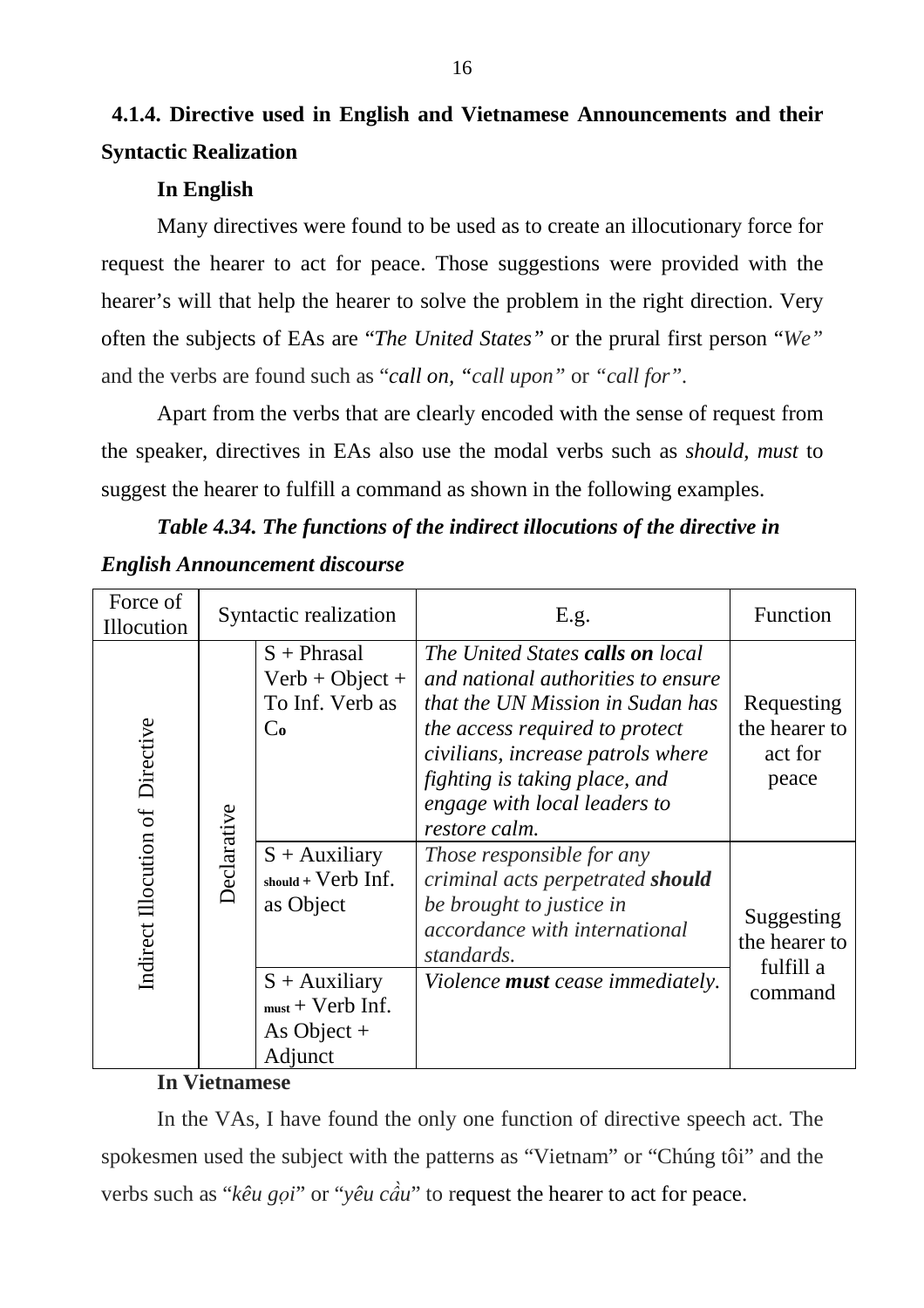In short, directives speech act were carried out in the form of declarative sentences. This may make the content points of the spokesmen become more convincing and more powerful. The instances of utterances are used to request the hearer to act for peace in both EAs and VAs. But the function of suggesting the hearer to fulfill a command only exists in the directives of EAs. This may be because of social status. The United State is more powerful than their partner so that they can make a command but Vietnam can not do so.

## **4.2. DISCUSSION OF THE SIMILARITIES AND DIFFERENRCES BETWEEN EAs AND VAs**

### **4.2.1. Utilization of Speech Acts used in EAs and VAs**

The distribution of the illocutionary force of Speech act used in EVs and VAs can be seen in table 4.36 and 4.37 as follows.

| <b>Illocutionary</b><br>force | Representative   Commissive   Expressive |      |       | Directive | Total |
|-------------------------------|------------------------------------------|------|-------|-----------|-------|
| No.                           | 153                                      | 20   | 53    | 45        | 217   |
| $\%$                          | 56.5%                                    | 7.4% | 19.5% | 16.6%     | 100%  |

*Table 4.36. Distribution of Illocutionary force of Speech Act used in EAs* 

*Table 4.37. Distribution of Illocutionary force of Speech Act used in VAs* 

| <b>Illocutionary</b><br>force | Representative   Commissive   Expressive |      |       | Directive | Total |
|-------------------------------|------------------------------------------|------|-------|-----------|-------|
| No.                           | 91                                       |      | 59    | 17        | 177   |
| $\%$                          | 51.4%                                    | 5.7% | 33.3% | 9.6%      | 100%  |

### *4.2.1.1. Similarities*

 As we can see from figure 4.29, both EAs and VAs were found to make use of major kinds of speech acts such as representatives, commissives, expressives and directives in the texts with different communicative purposes. The English and Vietnamese spokesmen exercised the same in utilization of speech act types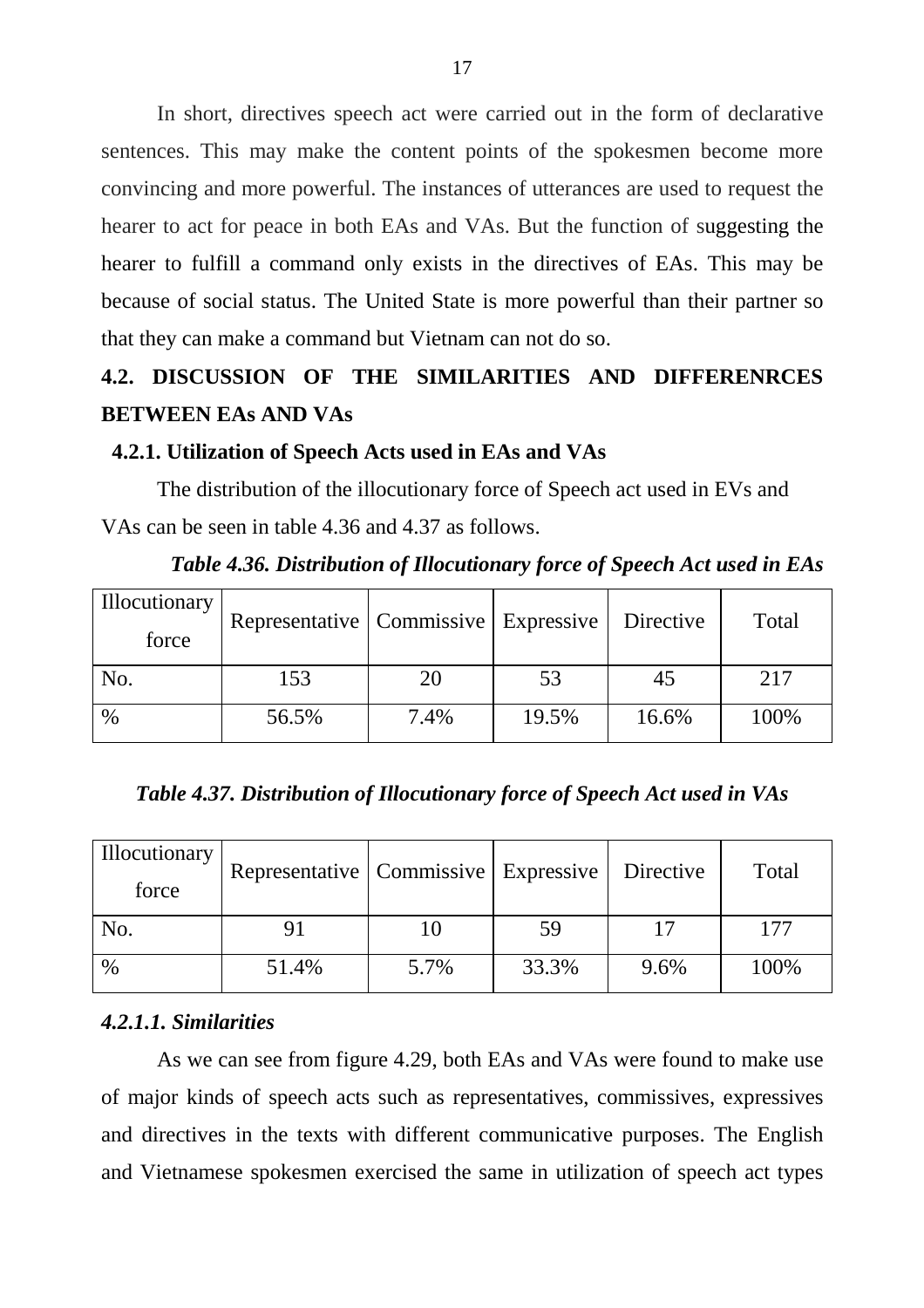with the order from more to less as follows: representatives, expressives, directives and commissives.

In representatives, both the two language were recognized in structural form of declarative which functioned to help realize these speech acts in only direct illocutionary force. They are carried out with the communicative functions such as *Refering a reality fact*, *Making comments about the issues, Introducing the way to solve the problem*, and *Announcing travel schedule.*

 As regard to expressives, both languages found in the corpus were the second most frequent speech act. The analysis of data reveals that all the expressives are used in the EAs and VAs have the form of declarative sentences so that the corpus yielded a lot of instances of indirect illocutionary force of expressives. By using the expressives in an indirect manner, English and Vietnamese spokesmen may express all the emotion to hearer. Expressives used in both EVs and VAs have the main functions following: *Presenting spokesmen's condolences to hearer*, *Giving positive attitude to the event*, *Giving negative attitude to the event*, *Revealing the speaker's attention to the event*.

The commissives in EVs and VAs were the third most frequent type of speech acts. EAs and VAs were found to employ direct illocution of commissives. The spokesmen were most likely to use commissive speech acts with different commitment action. The spokesmen employ lexical verb of commitment: the modal auxiliary verb *will* to carry out a commissive. In this kind of utterances, the two language used directives which have the same syntactic form with the purpose of *Showing commitment of giving support* and *Showing commitment to the intention of cooperating with partner*.

Regarding the directives in spokesmen's announcements in English and Vietnamese, there isn't any imperative used in these speech acts. Declarative sentences were the single syntactic form. Thus, there is only indirect illocution of directive in both EAs and VAs. Directives were found to be used as to create an illocutionary force for request the hearer to act for peace. In English, the subjects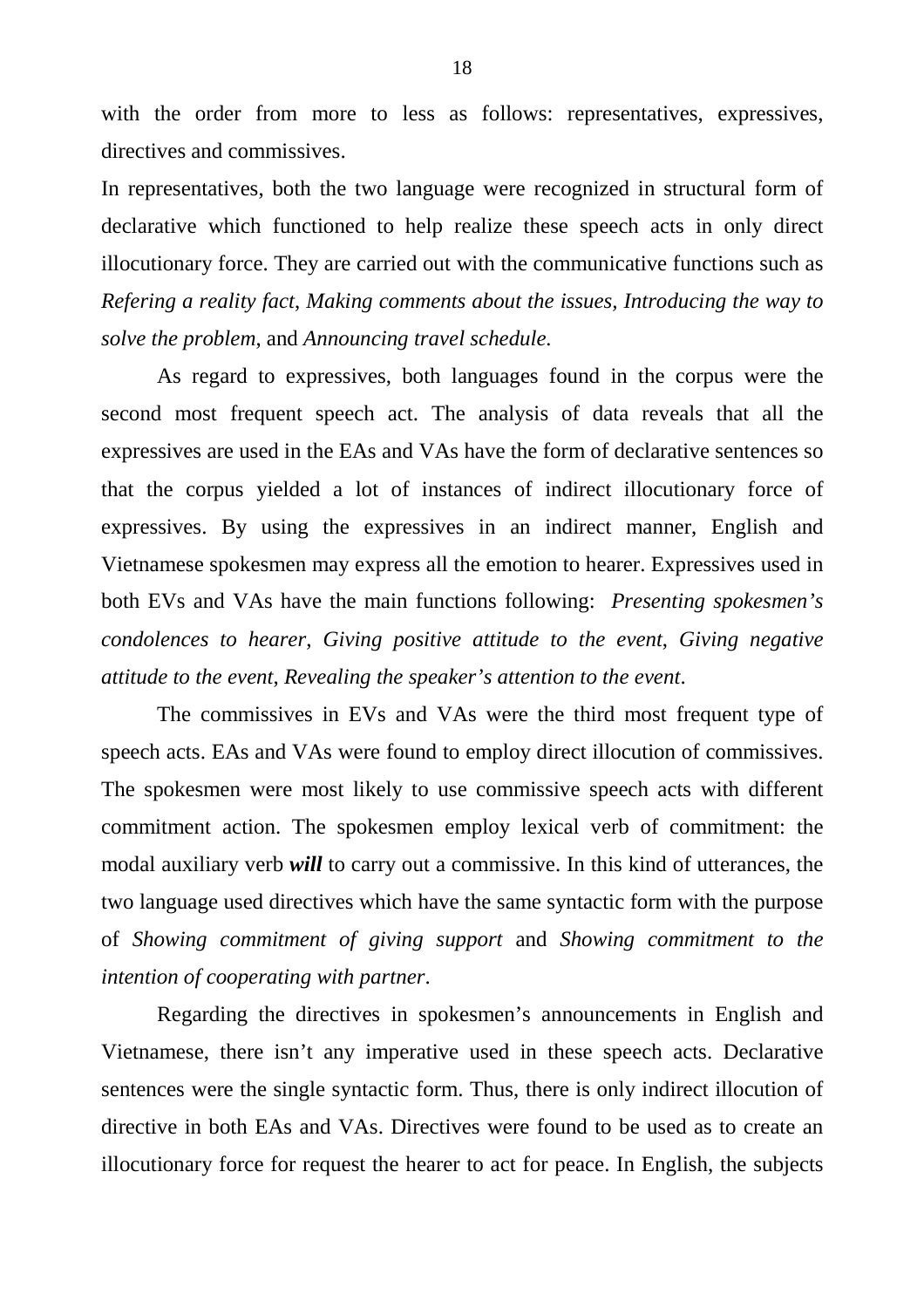of EAs are often "*The United States"* or the prural first person "*We"* and the verbs are found such as "*call on", "call upon"* or *"call for".* Similar to EAs, Vietnamese spokesmen also used the equivalent subject with the patterns as "Vietnam" or "Chúng tôi" and the verbs such as "*kêu gọi*" or "*yêu cầu*" to request the hearer to act for peace. The similarities of the cases mentioned above in English and Vietnames can be cited as in table 4.41.

### *4.2.1.2. Differences*

 From the table 4.36 and 4.37, it is not difficult to recognize that expressives in VAs are used with the higher rate than those in EAs.

 Besides, the usage of passive voice in EAs is more popular than this in VAs. It is practiced in expressives, representatives and also in directives of English announcements but only in representatives in VAs. This kind of utterance in VAs has the same desire which is likely to directive speech act in EAs. Let's look at the table 4.14 below for the illustration of the difference of using passive voice in EAs and VAs.

Moreover, in VAs, we could not find the similar structure with the function of introducing the happened event of announcement. This exists only in EAs.

Another difference should be mentioned here is that English spokesmen used an direct illocution of commissive to set up the functions of showing commitment of observing the issue and showing commitment to the intention of clarifying the issue but not for VAs. Likewise, in VAs, Vietnamese spokesmen did not carry out directives with the function of suggesting the hearer to fulfill a command but very often english made use of modal verb such as *must* and *should* in declarative sentence to exercise this function.

Finally, as in commissives, Vietnamese utilized all of three auxiliary *ñã*, *ñang*, *sẽ* to manifest the speaker's willingness of showing commitment of giving support while english used only one modal verb *will* to show speaker's commitment. The difference in Commissive can be illustrated in table 4.15.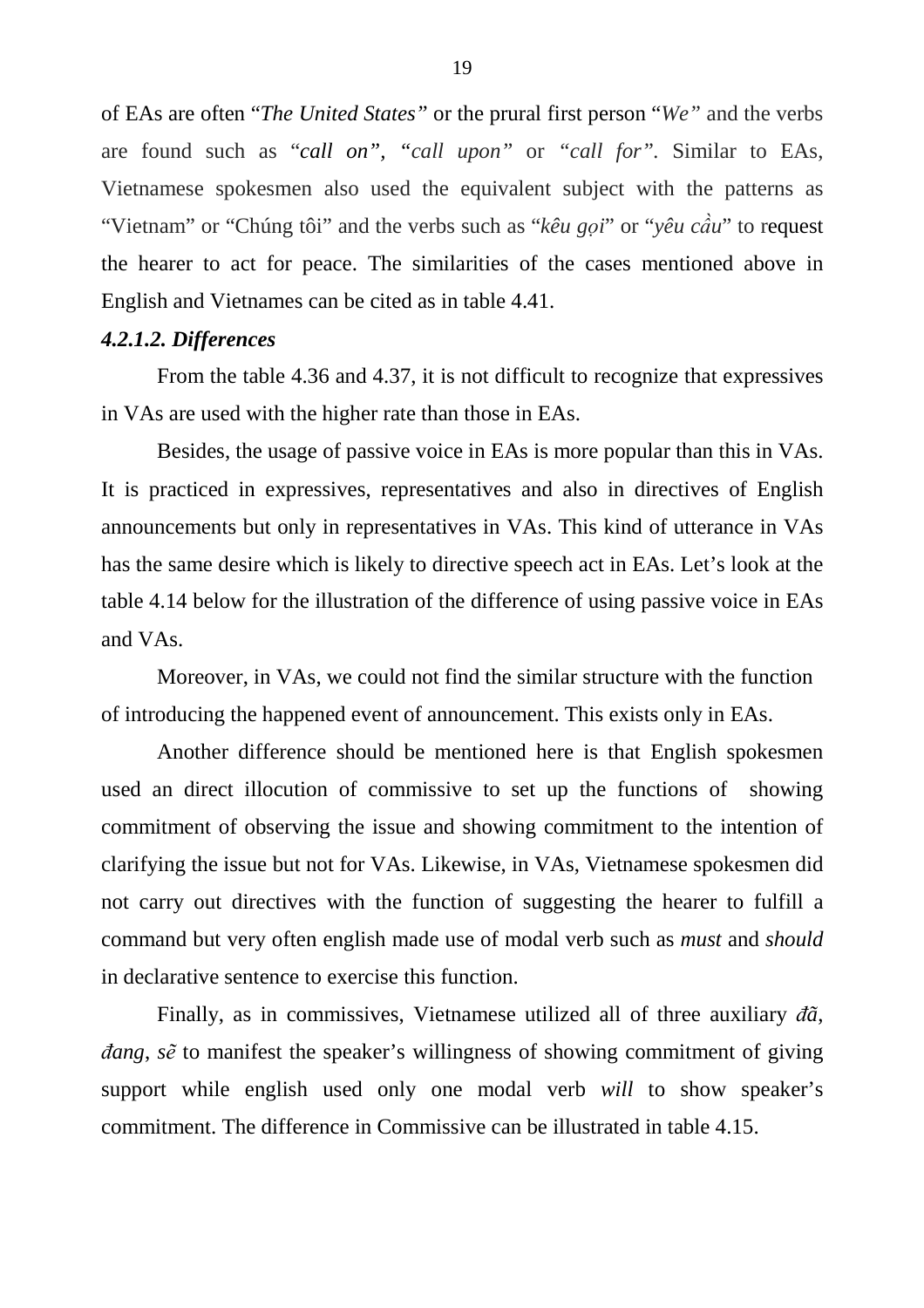# **4.3. FRAGMATIC FEATURES OF PERFORMATIVES USED IN EAS AND VAS**

### **4.3.1. Performatives used in EAs**

#### *4.3.1.1. Representative*

 The utterances of this kind present statements of fact and assertions through the acts of *recognizing* and *affirming* as illustrated in the examples (80) and (81).

 When S intends to strongly assert their utterances with H, they carry out the act of uttering an *affirmation* with the preparatory condition that H has known the content of P and S wants to persuade H to believe the truth in the P.

 In brief, I do not find a large number of performative utterances used in representative speech acts. Depending on the circumstances, S will utter (80), (81)

on the assumption that the H will recognize the effect S intended.

### *4.3.1.2. Expressive*

 When S performs a commendation with the preparatory condition that H did the good things, he/she intends to make hearer feel good with his/her positive assumptions, as illustrated in (83), (83) and (84).

 In fact, in the above utterances, S carries the act of congratulating on H's happiness and offers the intention that he/she appreciates for what H did.

Nextly, we come to another way to express positive attitude by uttering the act of welcoming.

 For the act of deploring, S does the utterance with the preparatory condition that H has already done something wrong and he/she intends to underestimate what H did.

 When performing the act of condoling, S did not use the performative verb. Instead, he/she utilizes the expressions having performative characteristic such as *offer our condolences, extend our deepest condolences* or *offer our sympathy*. The choice of a type of expression that is less direct, generally longer is making a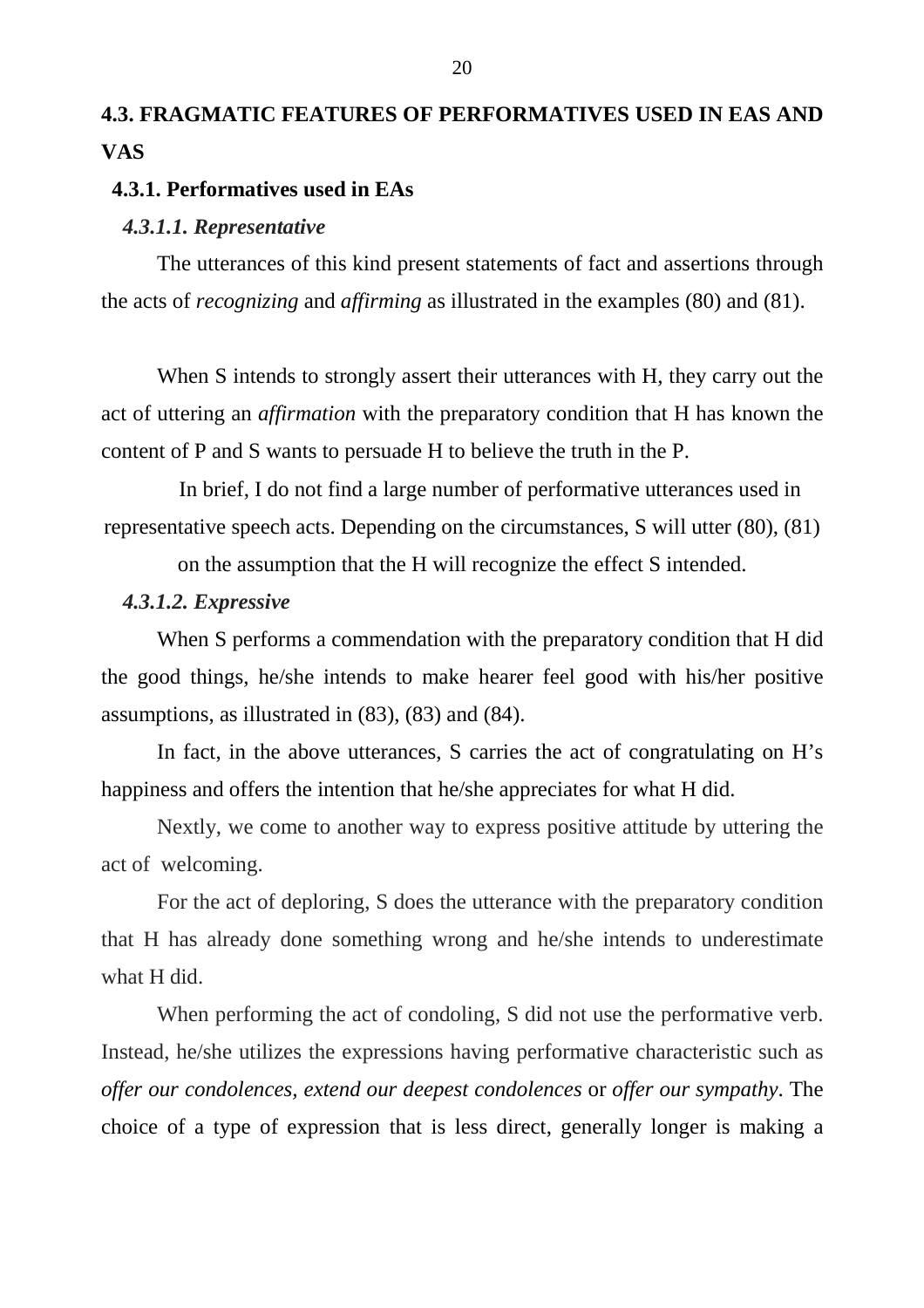greater effort for politeness. By this way, S carries out these utterances with the perlocutionary effect of sharing misfortune with H.

Finally, we will examine the act of thanking. The force of urrerances of this type is often to thanking H for what H has done for S. And of course, S intends to appreciate H's action as shown in the example (88).

### *4.3.1.3. Directive*

 Performatives of this type of speech act express the S wants. They are requests and suggestions. The utterances consist of an act of *urging*, *calling on* or *encouraging*.

 In fact, the illocutionary forces of *an urge, a call-on* and *an encouragement*  are quite similar to a request. When uttering these utterances, S believes that H is able to do the act which is something H would not normally do. Therefore, the perlocutionary force carried out is that H must implement the call of the speaker. In other words, S's intention for this specific speech act is to make the urged actions to have to be performed.

### **4.3.2. Performatives used in VAs**

### *4.3.2.1. Expressive*

 Vietnamese expressive performatives include the acts of *chúc mừng*, *chia buồn*, *ñánh giá cao*, *hoan nghênh*, and *phản ñối*.

When S carries the act of *chúc mừng, nhiệt liệt chúc mừng* on H's happiness, he/she offers the intention that he/she appreciates for what H did.

 Vietnamese spokesman did not use the performative verb to perform the act of *chia buồn*. Instead, he/she makes the expressions having performative characteristic such as *bày tỏ lòng cảm ơn chân thành và sâu sắc nhất, xin gửi lời*  chia buồn sâu sắc nhất or xin gửi lời chia buồn và bày tỏ cảm thông sâu sắc nhất. In the same way of EAs, in VAs, spokesmen also choice a type of expressions which are less direct, generally longer to make a greater effort for politeness. By this way, S carries out these utterances with the perlocutionary effect of sharing misfortune with H.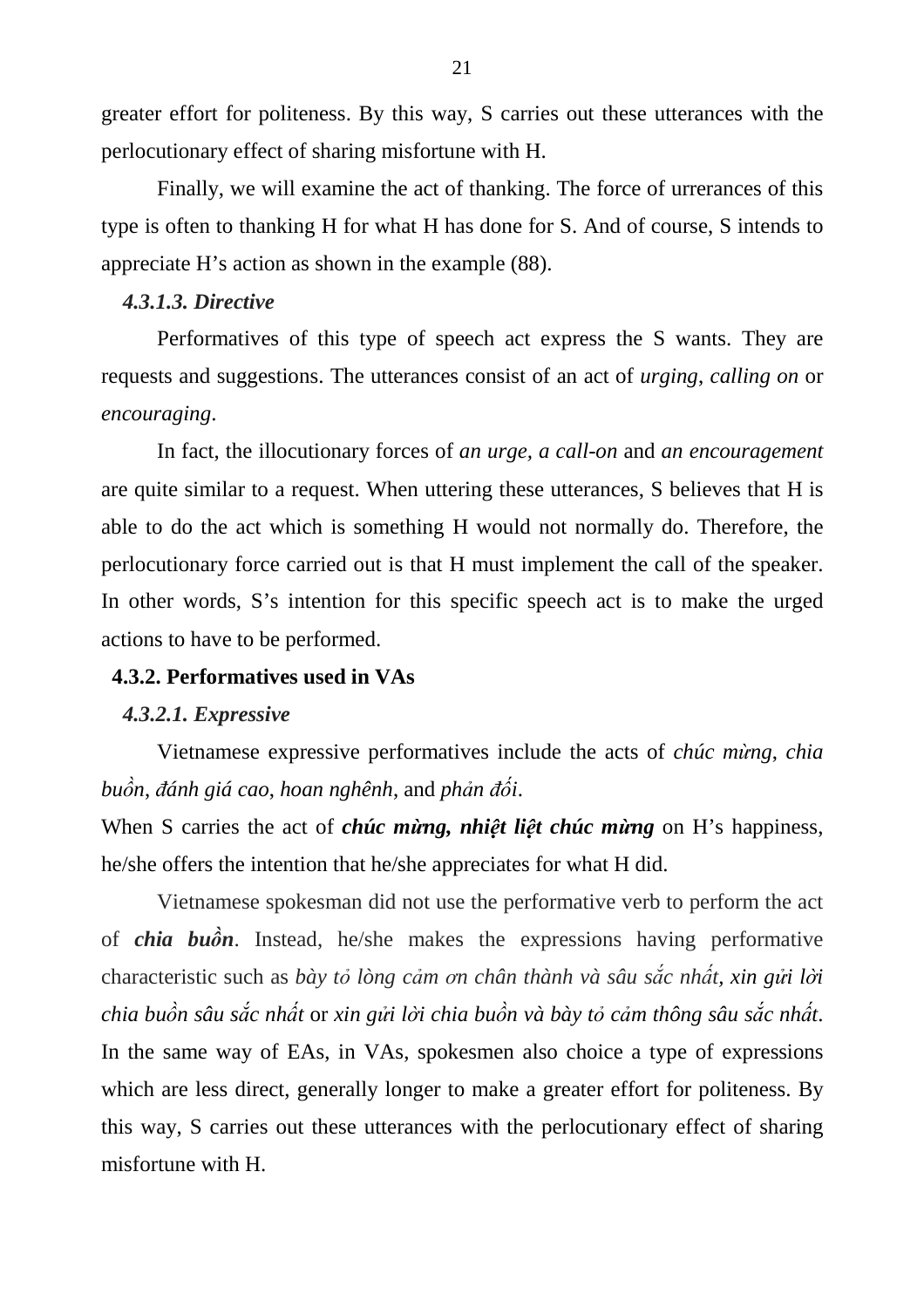The example below is the case of the act of *ñánh giá cao*. The utterance was given with the preparatory condition that H has done a benefical action for S. In fact, S has a good feeling for action to be done for him/her. And he/she intends to please H with the positive assessment as shown in (94).

Nextly, we come to another way to express positive attitude by uttering the act of *hoan nghênh* in the example (94). S expresses a preparatory condition that H has done a benefical action for S and a sincere condition that he/she has an appreciation for the act of H. Then, the perlocutionary effect of this utterance is that S hope that H will continue to do the action.

Finally, we will examine the act of *phản ñối, cực lực phản ñối*. The force of utterances of this type is often to disapproving H for what H has done. And of course, S intends to get H to stop their action as shown in the example (96).

### *4.3.2.2. Directive*

 Performatives of this type of speech act express requests or suggestions. The utterances consist of an act of *yêu cầu* or *kêu gọi*.

Here is the case of illocutionary force of *yêu cầu .* By performing this act, S wants H to fulfil the command given by S's utterance.

The illocutionary forces of *kêu gọi* is a request. When uttering these utterances, S believes that H is able to do the act which is something H would not normally do. Therefore, the perlocutionary force carried out is that H must fulfil the request of the speaker. In other words, S's intention for this specific speech act is to make the urged actions to have to be performed.

4.3.3. Discussion on the similarities and differences of performatives in EAs and VAs

#### *4.3.3.1. Similarities*

 In both languages, we can find many of performative utterances, especially in directives and expressives but they do not exist in commissives. In the expressive performatives, they express the same act of welcoming, condoling and congratulating in EAs and VAs. The similarities can be illustrated in the table 4.49 below.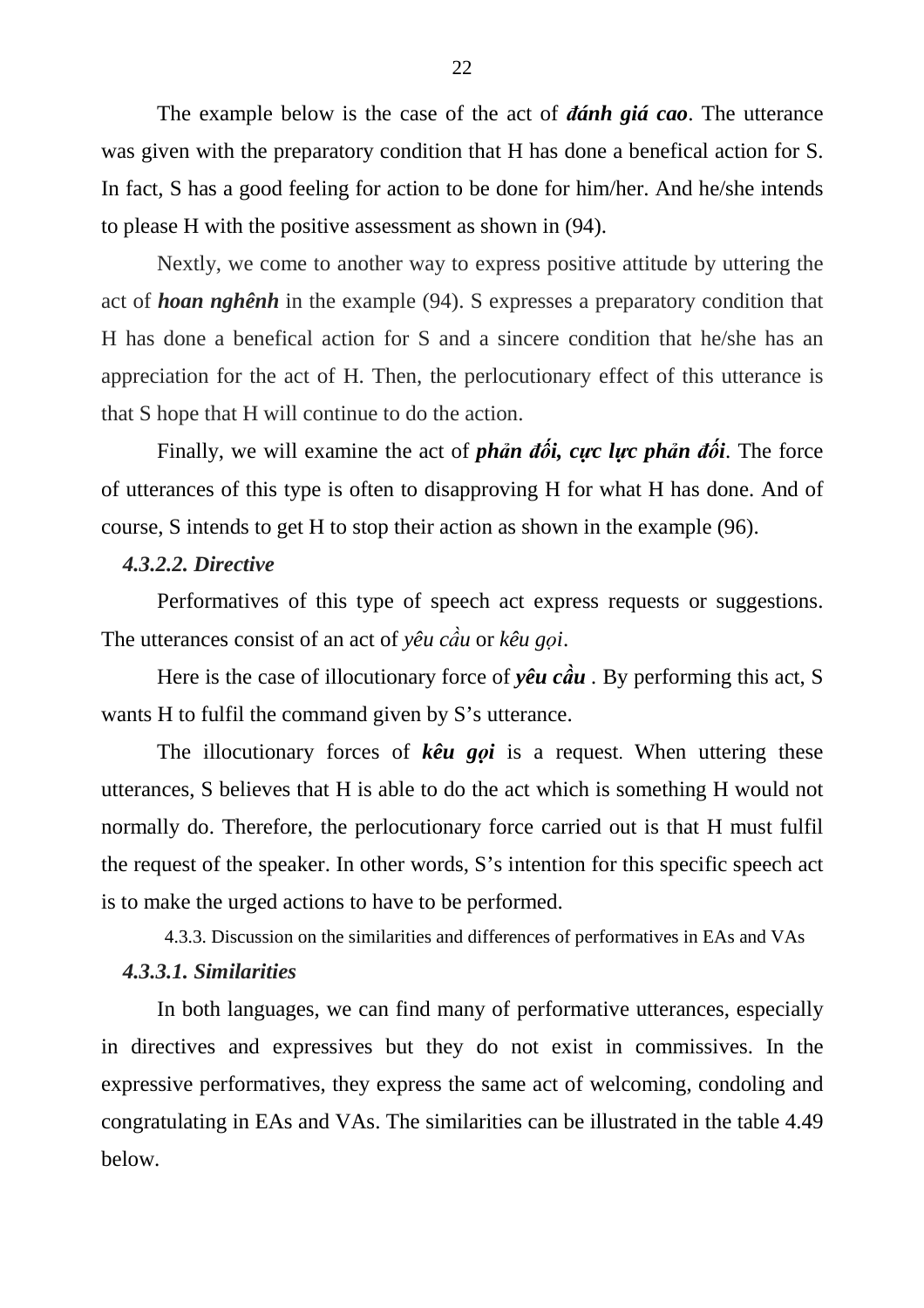| <b>Locutionary act</b>                                            |                                                                                                                               | <b>Illocutionary</b> | <b>Perlocutionary</b>                                              |
|-------------------------------------------------------------------|-------------------------------------------------------------------------------------------------------------------------------|----------------------|--------------------------------------------------------------------|
| EAs                                                               | <b>VAs</b>                                                                                                                    | act                  | effect                                                             |
| his<br>We<br>welcome<br>pledge to work with<br>$and \dots$        | Việt Nam<br><b>hoan</b><br>nghênh việc Thái Lan<br>không cho phép                                                             | Welcoming            | S<br>appreciates<br>H'action and get<br>H to continue to<br>do so. |
| families<br>friend                                                | We  offer our Chúng tôi bày tỏ lời<br>condolences to the <b>chia</b> buôn sâu sắc<br>and <b>nhất</b> tới Đảng, Nhà<br>nước và | Condoling            | S wants to share<br>misfortune<br>the<br>with H                    |
| We<br>also<br>congratulate<br>the<br>millions<br>of<br>Brazilians | Chính phủ và nhân dân<br>  Việt Nam <b>nhiệt liệt</b><br>chúc mừng Ngài<br>Naoto Kan                                          | Congratulating       | S appreciates for<br>H's achievement                               |

*Table 4.49. Similarities of pragmatic feature of expressive performatives in EAs* 

*and VAs* 

 Nextly, I will show the similarity in directive performative in EAs and VAs. There are only one act of requesting in directive performative in EAs which is similar to one in directive performative in EAs.

 Finally, when uttering performatives, both English and Vietnamese speakers intend to make some effects to Hearers. However, the hearer will or will not recognize the effect S intended or perlocutionary effect, it depends on the circumstances or felicity conditions. In short, if there are certain expected or appropriate circumstances, felicity conditions, the performance of speech act is recognized as intended.

### *4.3.3.2. Differences*

It is not difficult to realize that there is a big difference in using verb in representatives. We can find the utterances of this kind which present statements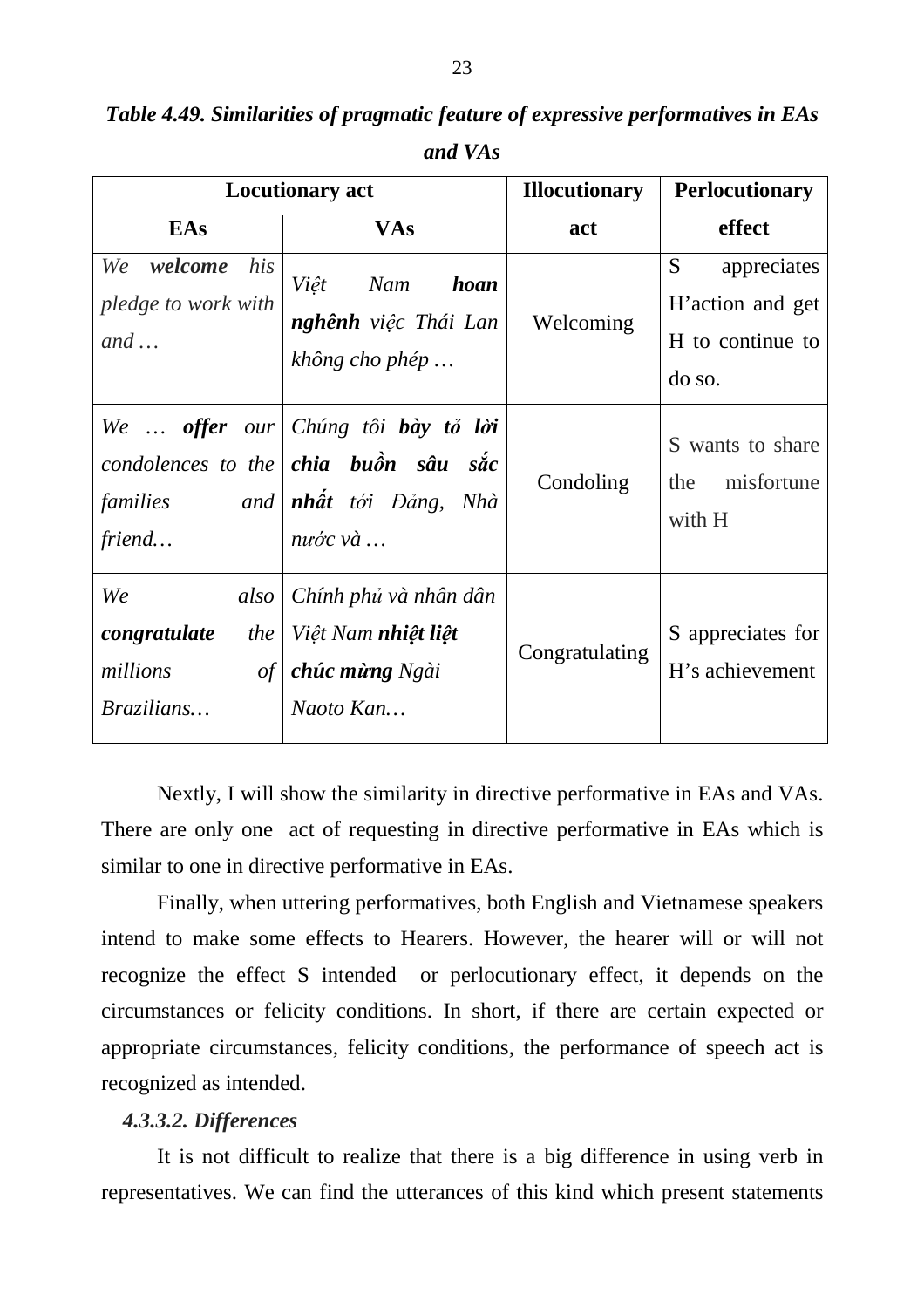of facts and assertions through the acts of *recognizing* and *affirming* in EAs but they do not appear in VAs. In Vietnamese representative, S utilizes a mount of constatives with some verbs such as *cho rằng, mong rằng, tin rằng/tin tưởng rằng,*  and *luôn mong muốn.*

In EAs, the speaker used the verb *call on* to perform the force of request. Meanwhile, Vietnamese spokesmen applied two verbs *yêu cầu* and *kêu gọi.* 

### **4.4. SUMMARY**

 In this chapter, we have presented the result of data analysis concerning the realization of the syntactic structure of the illocution of speech acts used in EAs and VAs such as representative, expressive, commissive and directive. We have also given specific functions for each type of speech acts. Beside, the findings about some fragmatic features of performatives in EAs and VAs is exposed. After all, we have discussed the similarities and differences in these aspects above.

## **CHAPTER 5**

## **CONCLUSION AND IMPLICATIONS**

### **5.1. CONCLUSIONS**

 The discourse analysis of spokesmen's announcements of U.S. Department of State and Vietnam Ministry of Foreign Affairs has contained the following conclusions.

 Firstly, the use of speech acts in both EAs and VAs were found to use the major types of speech act such as representative, expressive, commissive and directive.

 Secondly, the use rate of type of speech act is almost similar in the both languages. The most frequent type of speech act collected in the corpus was representative. The second most frequent type was expressive. The third most regular was directive and the least common type was commissive.

 Thirdly, there are not many differences in providing the communicative function of the utterances in each type of speech acts. Representatives in both EAs and VAs were used with the aim at *Refering a reality fact*, *Making comments*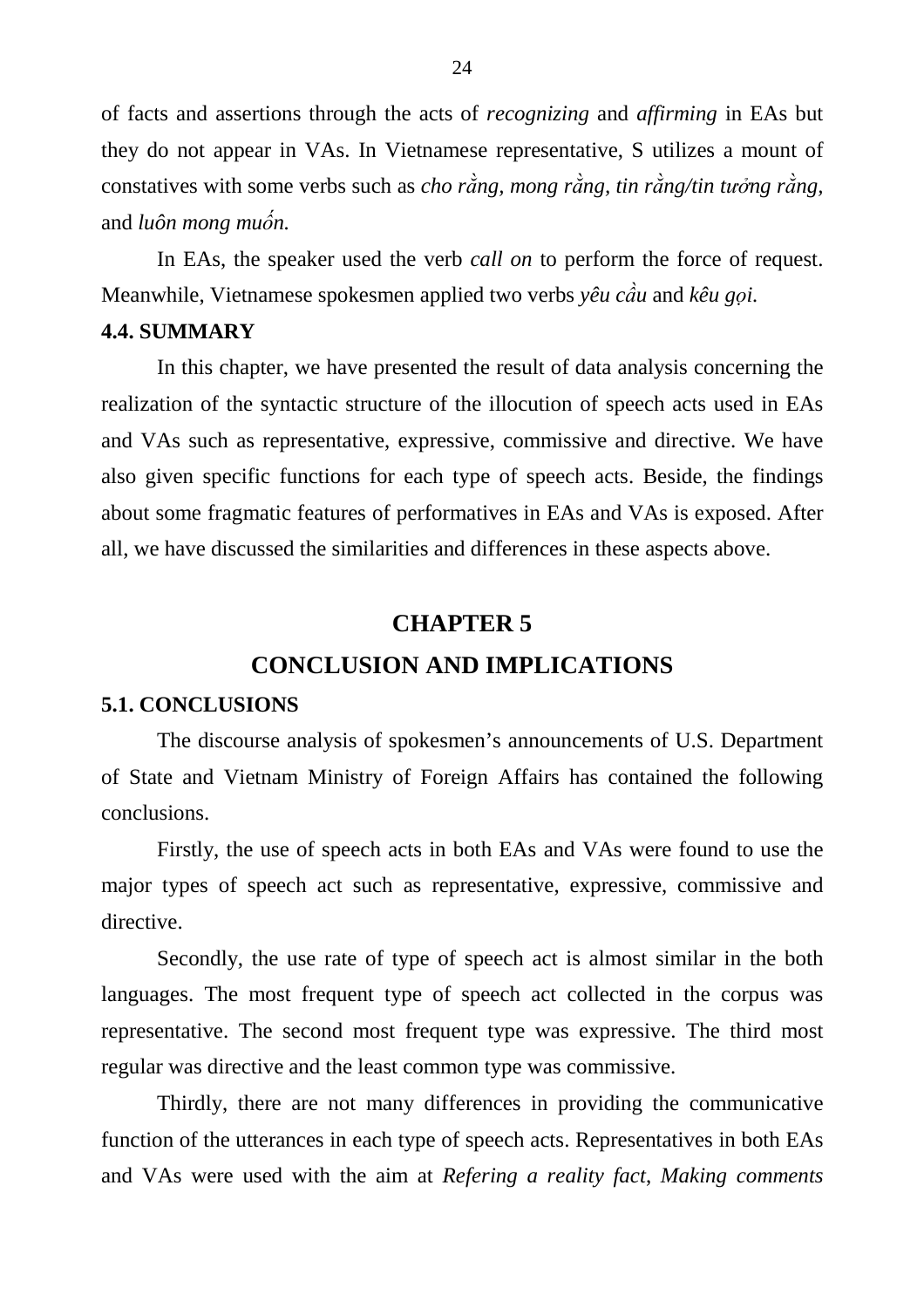*about the issues, Introducing the way to solve the problem*, and *Announcing travel schedule.* Expressives speech act assume to express the speaker's emotion with the main functions such as *Presenting spokesmen's condolences to hearer*, *Giving positive attitude to the event*, *Giving negative attitude to the event*, *Revealing the speaker's attention to the event*. Commissive is practised with the functions of *Showing commitment of giving support* and *Showing commitment to the intention of cooperating with partner*. The common function of directive in EAs and VAs is *Requesting the hearer to act for peace*.

 Finally, I would like to conclude this section with the differences in EAs and VAs. Expressives in VAs are used with the higher rate than those in EAs. Besides, the usage of passive voice in EAs is more popular than this in VAs. It is practiced in expressives, representatives and also in directives of English announcements but only in representatives in VAs. In VAs, we could not find the similar structure with the function of introducing the happened event of announcement. This exists only in EAs. Another difference should be mentioned here is that English spokesmen used an direct illocution of commissive to set up the functions of showing commitment of observing the issue and showing commitment to the intention of clarifying the issue but not for VAs. Likewise, in VAs, Vietnamese spokesmen did not carry out directives with the function of suggesting the hearer to fulfill a command but very often english made use of modal verb such as *must* and *should* in declarative sentence to exercise this function. In commissives, Vietnamese utilized all of three auxiliary *ñã*, *ñang*, *sẽ* to manifest the speaker's willingness of showing commitment of giving support while English used only one modal verb *will* to show speaker's commitment.

### **5.2. IMPLICATIONS**

This thesis explores the linguistics aspects of spokesmen's announcement discourse, the spokesmen's use of various categories of speech acts and the syntactic realization of these speech acts in EAs and VAs. These implications are made with the hope of contributing to the Vietnamese authors' success when they